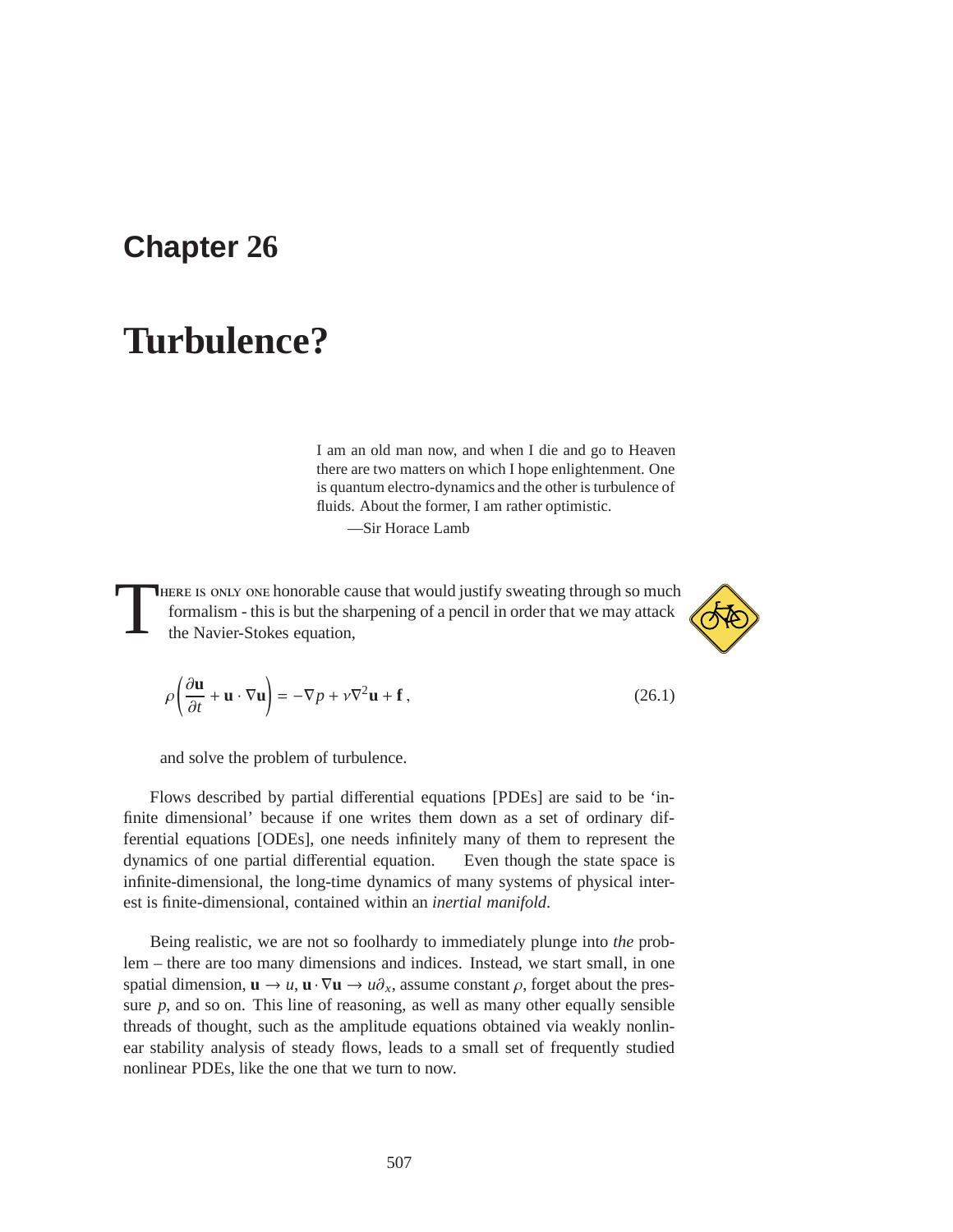#### **26.1 Fluttering flame front**

Romeo: 'Misshapen chaos of well seeming forms!' —W. Shakespeare, *Romeo and Julliet*, Act I, Scene I

The Kuramoto-Sivashinsky [KS] system describes the flame front flutter of gas burning on your kitchen stove, figure 26.1 (a), and many other problems of greater import, is one of the simplest nonlinear systems that exhibit 'turbulence' (in this context often referred to more modestly as 'spatiotemporally chaotic behavior'). The time evolution of the 'flame front velocity'  $u = u(x, t)$  on a periodic domain  $u(x, t) = u(x + L, t)$  is given by

$$
u_t + \frac{1}{2}(u^2)_x + u_{xx} + u_{xxxx} = 0, \qquad x \in [0, L].
$$
 (26.2)

In this equation *t* is the time and *x* is the spatial coordinate. The subscripts *x* and *t* denote partial derivatives with respect to *x* and *t*:  $u_t = \frac{\partial u}{d\theta}$ ,  $u_{xxxx}$  stands for the 4th spatial derivative of  $u = u(x, t)$  at position x and time t. In what follows we use interchangeably the "dimensionless system size"  $\tilde{L}$ , or the periodic domain size  $L = 2\pi \tilde{L}$ , as the system parameter. We take note, as in the Navier-Stokes equation (26.1), of the "inertial" term  $u\partial_x u$ , the "anti-diffusive" term  $\partial_x^2 u$  (with a "wrong" sign), etc..

The term  $(u^2)_x$  makes this a *nonlinear system*. This is one of the simplest conceivable nonlinear PDE, playing the role in the theory of spatially extended systems a bit like the role that the  $x^2$  nonlinearity plays in the dynamics of iterated mappings. The time evolution of a typical solution of the Kuramoto-Sivashinsky section 3.3 system is illustrated by figure 26.1 (b). The remark 26.1

Spatial periodicity  $u(x, t) = u(x + L, t)$  makes it convenient to work in the Fourier space,

$$
u(x,t) = \sum_{k=-\infty}^{+\infty} a_k(t)e^{ikx/\tilde{L}},
$$
\n(26.3)

with the 1-dimensional PDE (26.2) replaced by an infinite set of ODEs for the complex Fourier coefficients  $a_k(t)$ :

$$
\dot{a}_k = v_k(a) = ((k/\tilde{L})^2 - (k/\tilde{L})^4) a_k - i \frac{k}{2\tilde{L}} \sum_{m=-\infty}^{+\infty} a_m a_{k-m} \,. \tag{26.4}
$$

Since  $u(x, t)$  is real,  $a_k = a_{-k}^*$ , and we can replace the sum in (26.10) by a sum over  $k > 0$ .

Due to the hyperviscous damping  $u_{xxxx}$ , long time solutions of Kuramoto-Sivashinsky equation are smooth,  $a_k$  drop off fast with  $k$ , and truncations of (26.10)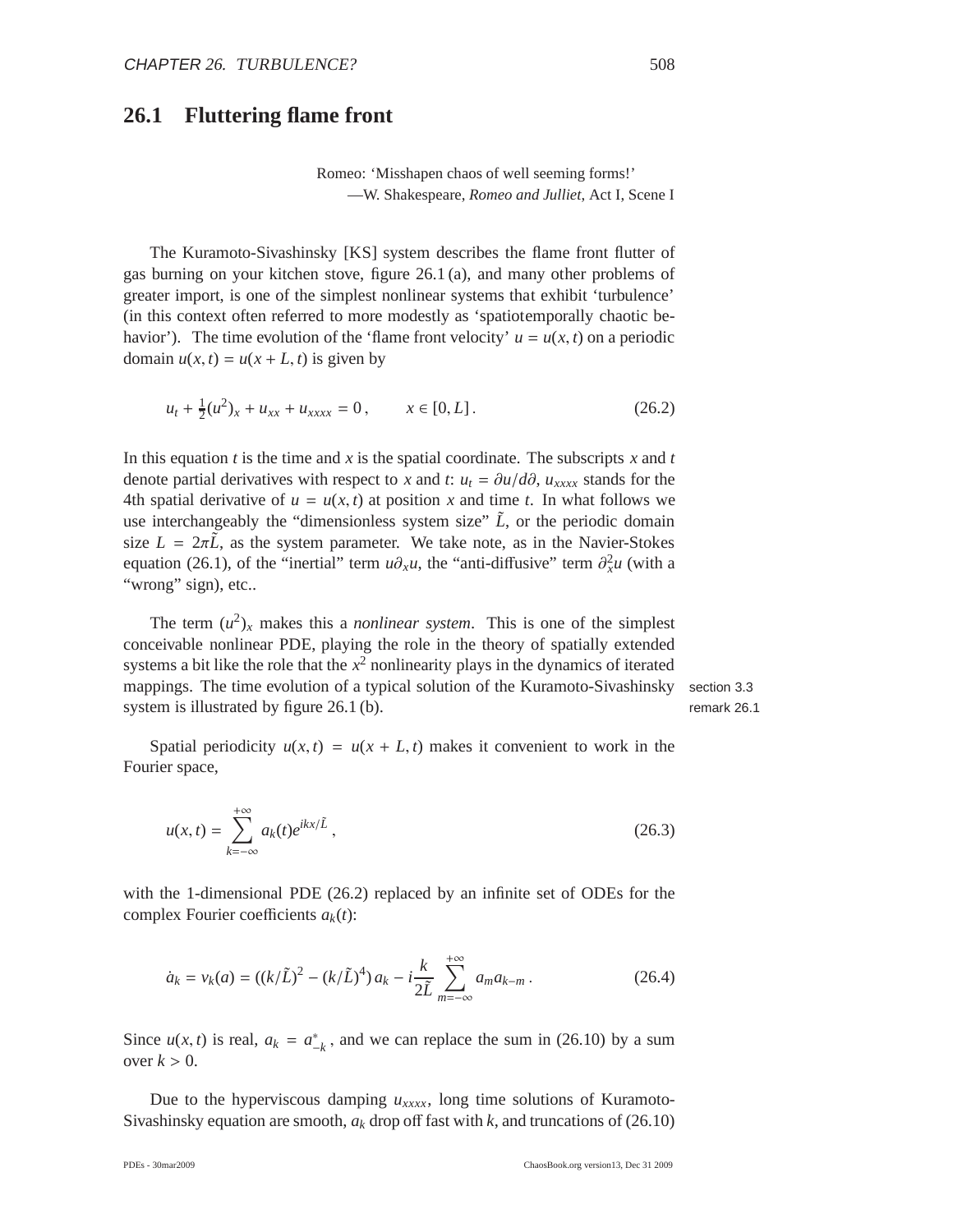**Figure 26.1:** (a) Kuramoto-Sivashinsky dynamics visualized as the Bunsen burner flame flutter, with  $u = u(x, t)$  the "velocity of the flame front" at position *x* and time *t*. (b) A typical "turbulent" solution of the Kuramoto-Sivashinsky equation, system size  $L = 88.86$ . The color (gray scale) indicates the value of *u* at a given position and instant in time. The *x* coordinate is scaled with the most unstable wavelength  $2\pi\sqrt{2}$ , which is approximately also the mean wavelength of the turbulent flow. The dynamics is typical of a large system, in this case approximately 10 mean wavelengths wide. (from ref. [26.14])



to *N* terms,  $16 \le N \le 128$ , yield highly accurate solutions for system sizes considered here. Robustness of the Fourier representation of KS as a function of the number of modes kept in truncations of (26.10) is, however, a subtle issue. Adding an extra mode to a truncation of the system introduces a small perturbation. However, this can (and often will) throw the dynamics into a different asymptotic state. A chaotic attractor for  $N = 15$  can collapse into an attractive period-3 cycle for  $N = 16$ , and so on. If we compute, for example, the Lyapunov exponent  $\lambda(\tilde{L}, N)$ for a strange attractor of the system (26.10), there is no reason to expect  $\lambda(\tilde{L}, N)$ to smoothly converge to a limit value  $\lambda(\tilde{L}, \infty)$  as  $N \to \infty$ , because of the lack of structural stability both as a function of truncation *N*, and the system size  $\tilde{L}$ . The topology is more robust for  $\tilde{L}$  windows of transient turbulence, where the system can be structurally stable, and it makes sense to compute Lyapunov exponents, escape rates, etc., for the repeller, i.e., the closure of the set of all unstable periodic orbits.

Spatial representations of PDEs (such as the 3*d* snapshots of velocity and vorticity fields in Navier-Stokes) offer little insight into detailed dynamics of low-*Re* flows. Much more illuminating are the state space representations.

The objects explored in this paper: equilibria and short periodic orbits, are robust both under mode truncations and small system parameter  $\tilde{L}$  changes.

#### **26.1.1 Scaling and symmetries**

The Kuramoto-Sivashinsky equation (26.2) is space translationally invariant, time translationally invariant, and invariant under reflection  $x \to -x$ ,  $u \to -u$ .

Comparing  $u_t$  and  $(u^2)_x$  terms we note that *u* has dimensions of [*x*]/[*t*], hence *u* is the "velocity," rather than the "height" of the flame front. Indeed, the Kuramoto-Sivashinsky equation is Galilean invariant: if  $u(x, t)$  is a solution, then  $v + u(x + t)$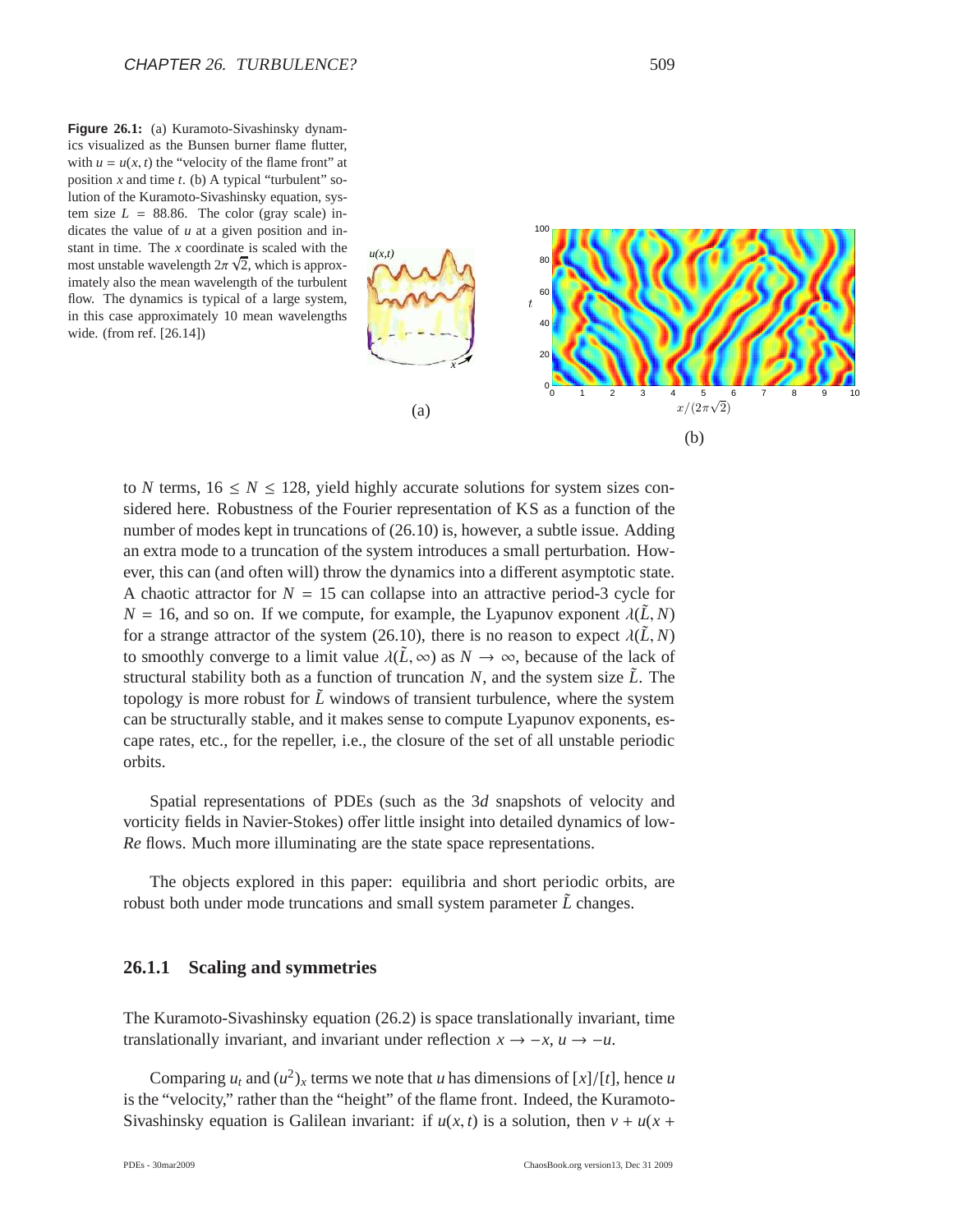$2vt, t$ , with  $v$  an arbitrary constant velocity, is also a solution. Without loss of generality, in our calculations we shall work in the mean zero velocity frame

$$
\int dx u = 0. \tag{26.5}
$$

In terms of the system size *L*, the only length scale available, the dimensions of terms in (26.2) are  $[x] = L$ ,  $[t] = L^2$ ,  $[u] = L^{-1}$ ,  $[v] = L^2$ . Scaling out the "viscosity" ν

$$
x \to xv^{\frac{1}{2}}, \quad t \to tv, \quad u \to uv^{-\frac{1}{2}},
$$

brings the Kuramoto-Sivashinsky equation (26.2) to a non-dimensional form

$$
u_t = (u^2)_x - u_{xx} - u_{xxxx}, \qquad x \in [0, Lv^{-\frac{1}{2}}] = [0, 2\pi \tilde{L}].
$$
 (26.6)

In this way we trade in the "viscosity" ν and the system size *L* for a single dimensionless system size parameter

$$
\tilde{L} = L/(2\pi\sqrt{\nu})\tag{26.7}
$$

which plays the role of a "Reynolds number" for the Kuramoto-Sivashinsky system.

In the literature sometimes *L* is used as the system parameter, with  $\nu$  fixed to 1, and at other times *v* is varied with *L* fixed to either 1 or  $2\pi$ . To minimize confusion, in what follows we shall state results of all calculations in units of dimensionless system size  $\tilde{L}$ . Note that the time units also have to be rescaled; for example, if  $T_p^*$  is a period of a periodic solution of (26.2) with a given  $\nu$  and  $L = 2\pi$ , then the corresponding solution of the non-dimensionalized (26.6) has period

$$
T_p = T_p^* / \nu \,. \tag{26.8}
$$

#### **26.1.2 Fourier space representation**

Spatial periodic boundary condition  $u(x, t) = u(x + 2\pi \tilde{L}, t)$  makes it convenient to work in the Fourier space,

$$
u(x,t) = \sum_{k=-\infty}^{+\infty} b_k(t)e^{ikx/\tilde{L}}.
$$
 (26.9)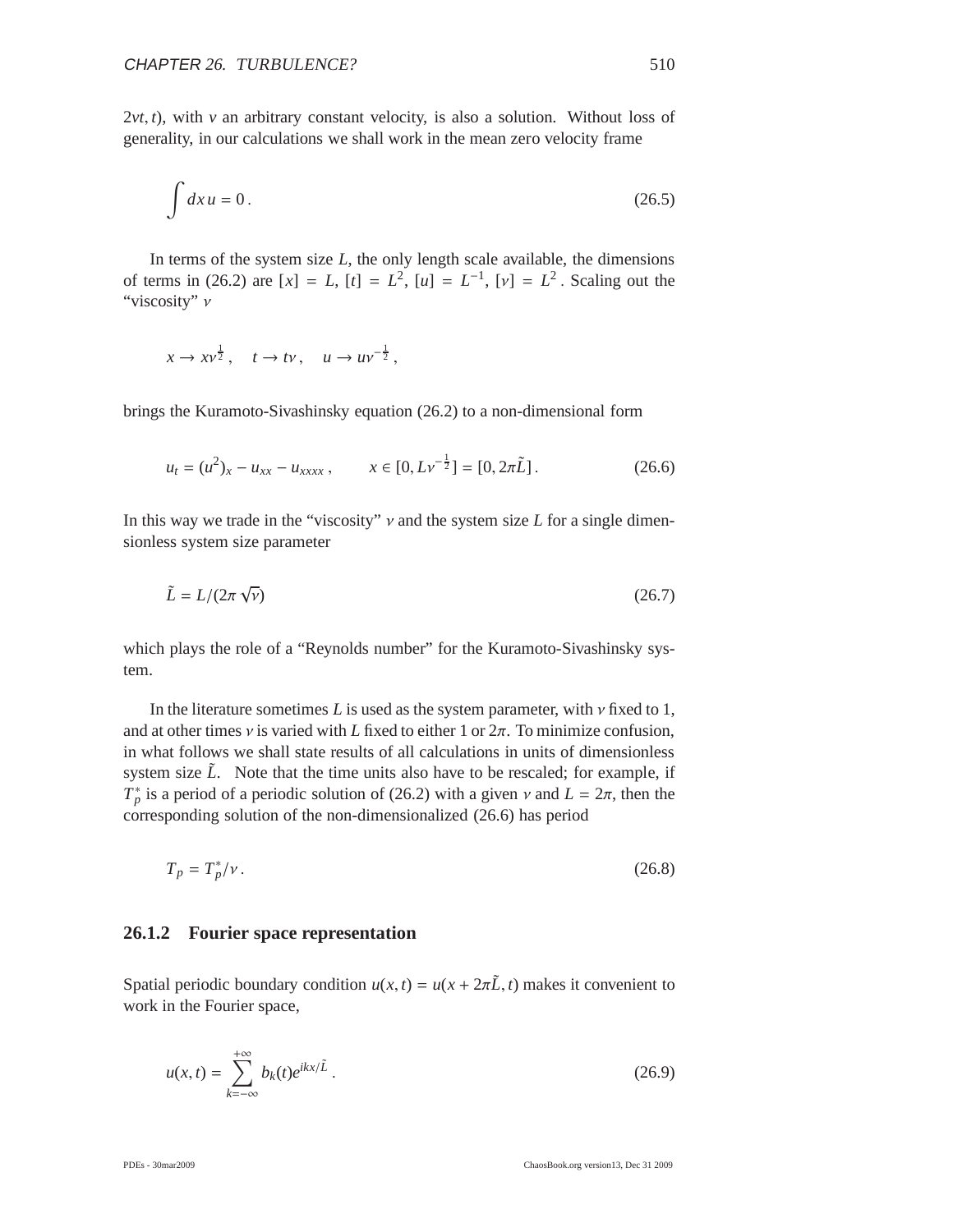with (26.6) replaced by an infinite tower of ODEs for the Fourier coefficients:

$$
\dot{b}_k = (k/\tilde{L})^2 \left( 1 - (k/\tilde{L})^2 \right) b_k + i(k/\tilde{L}) \sum_{m = -\infty}^{+\infty} b_m b_{k-m} \,. \tag{26.10}
$$

This is the infinite set of ordinary differential equations promised in this chapter's introduction.

Since  $u(x, t)$  is real,  $b_k = b_{-k}^*$ , so we can replace the sum over *m* in (26.10) by a sum over  $m > 0$ . As  $\vec{b}_0 = 0$ ,  $\vec{b}_0$  is a conserved quantity, in our calculations fixed to  $b_0 = 0$  by the vanishing mean  $\langle u \rangle$  condition (26.5) for the front velocity.

**Example 26.1 Kuramoto-Sivashinsky antisymmetric subspace:** The Fourier coefficients *b<sup>k</sup>* are in general complex numbers. We can isolate the antisymmetric subspace  $u(x, t) = -u(-x, t)$  by considering the case of  $b_k$  pure imaginary,  $b_k = ia_k$ , where  $a_k = -a_{-k}$  are real, with the evolution equations

$$
\dot{a}_k = (k/\tilde{L})^2 \left( 1 - (k/\tilde{L})^2 \right) a_k - (k/\tilde{L}) \sum_{m=-\infty}^{+\infty} a_m a_{k-m} \,. \tag{26.11}
$$

By picking this subspace we eliminate the continuous translational symmetry from our considerations; that is not an option for an experimentalist, but will do for our purposes. In the antisymmetric subspace the translational invariance of the full system reduces to the invariance under discrete translation by half <sup>a</sup> spatial period *L*. In the Fourier representation (26.11) this corresponds to invariance under

$$
a_{2m} \to a_{2m}, a_{2m+1} \to -a_{2m+1}.
$$
\n(26.12)

The antisymmetric condition amounts to imposing  $u(0, t) = 0$  boundary condition.

### **26.2 Infinite-dimensional flows: Numerics**

The computer is not a mere mathematical excrescence, useful for technological ends. Rather, I believe that it is a meta-development that might very well change what mathematics is considered to be.

— P. J. Davis 
$$
[26.1]
$$

The trivial solution  $u(x, t) = 0$  is an equilibrium point of (26.2), but that is basically all we know as far as useful analytical solutions are concerned. To develop some intuition about the dynamics we turn to numerical simulations.

How are solutions such as figure 26.1 (b) computed? The salient feature of such partial differential equations is a theorem saying that for state space contracting flows, the asymptotic dynamics is describable by a *finite* set of "inertial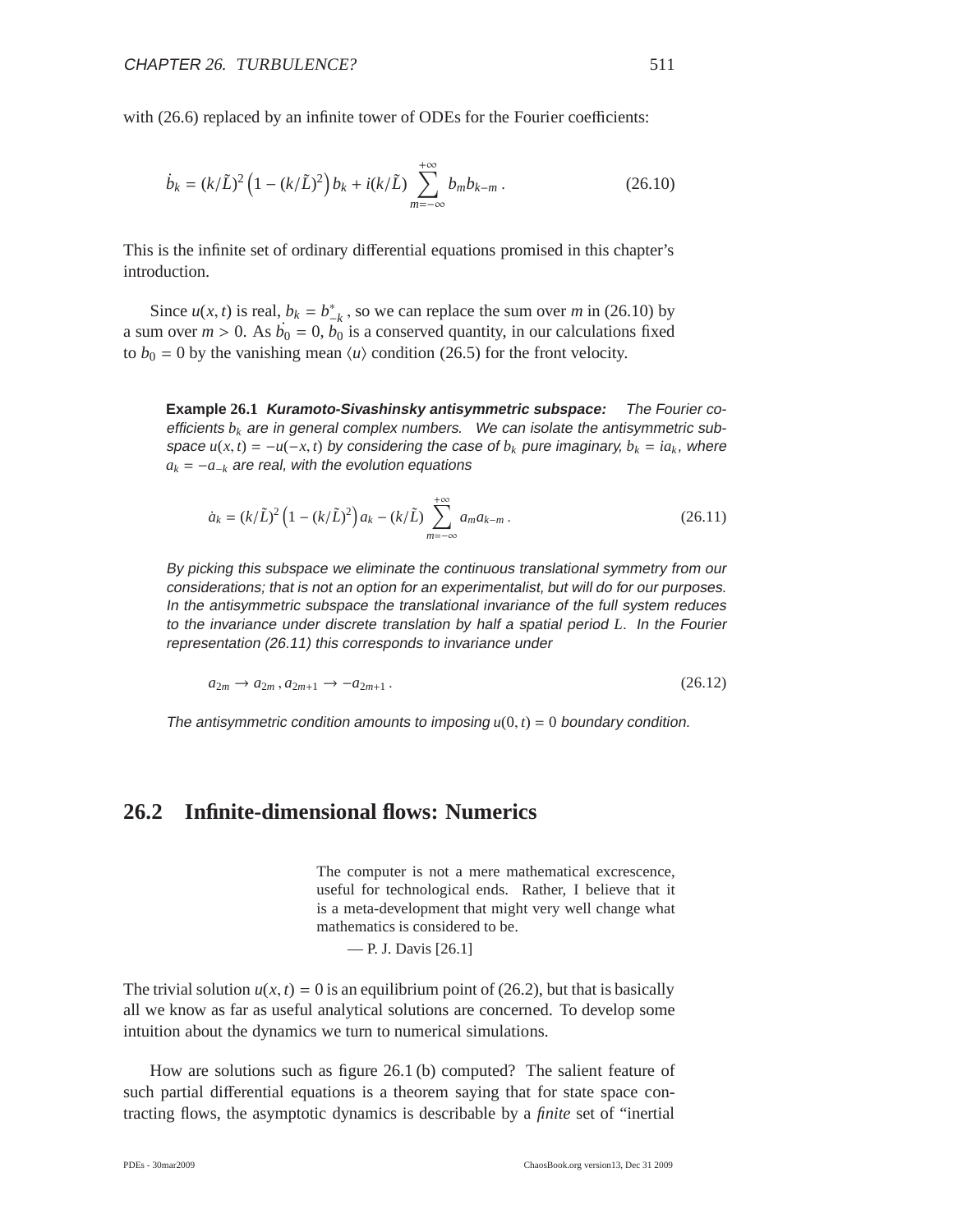

**Figure 26.2:** Spatiotemporally periodic solution  $u_0(x, t)$ , with period  $T_0 = 30.0118$ . The antisymmetric subspace,  $u(x, t) = -u(-x, t)$ , so we plot  $x \in [0, L/2]$ . System size  $\tilde{L} = 2.89109$ ,  $N = 16$  Fourier modes truncation. (From ref. [26.5])

manifold" ordinary differential equations. How you solve the equation (26.2) numerically is up to you. Here are some options:

**Discrete mesh:** You can divide the *x* interval into a sufficiently fine discrete grid of *N* points, replace space derivatives in (26.2) by approximate discrete derivatives, and integrate a finite set of first order differential equations for the discretized spatial components  $u_i(t) = u(iL/N, t)$ , by any integration routine you trust.

Fourier modes: You can integrate numerically the Fourier modes (26.10), truncating the ladder of equations to a finite number of modes *N*, i.e., set  $a_k = 0$  for  $k > N$ . In the applied mathematics literature more sophisticated variants of such exercise 2.6 truncations are called *G¨alerkin truncations*, or *G¨alerkin projections*. You need to worry about "stiffness" of the equations and the stability of your integrator. For the parameter values explored in this chapter, truncations *N* in range 16 to 64 yields sufficient accuracy.

**Pseudo-spectral methods:** You can mix the two methods, exploiting the speed of Fast Fourier Transforms.

**Example 26.2 Kuramoto-Sivashinsky simulation, antisymmetric subspace:** To get started, we set  $v = 0.029910$ ,  $L = 2\pi$  in the Kuramoto-Sivashinsky equation (26.2), or, equivalently,  $v = 1$ ,  $L = 36.33052$  in the non-dimensionalized (26.6). Consider the antisymmetric subspace (26.11), so the non-dimensionalized system size is  $\tilde{L} =$ *L*/4 $\pi$  = 2.89109. Truncate (26.11) to  $0 \le k \le 16$ , and integrate an arbitrary initial condition. Let the transient behavior settle down.

Why this  $\tilde{L}$ ? For this system size  $\tilde{L}$  the dynamics appears to be chaotic, as far as can be determined numerically. Why  $N = 16$ ? In practice one repeats the same calculation at different truncation cutoffs *N*, and makes sure that the inclusion of additional modes has no effect within the desired accuracy. For this system size  $N = 16$ suffices.

Once <sup>a</sup> trajectory is computed in Fourier space, we can recover and plot the corresponding spatiotemporal pattern *u*(*x*, *t*) over the configuration space using (26.9), as in figure 26.1 (b) and figure 26.2. Such patterns give us <sup>a</sup> qualitative picture of the flow, but no detailed dynamical information; for that, tracking the evolution in a highdimensional state space, such as the space of Fourier modes, is much more informative.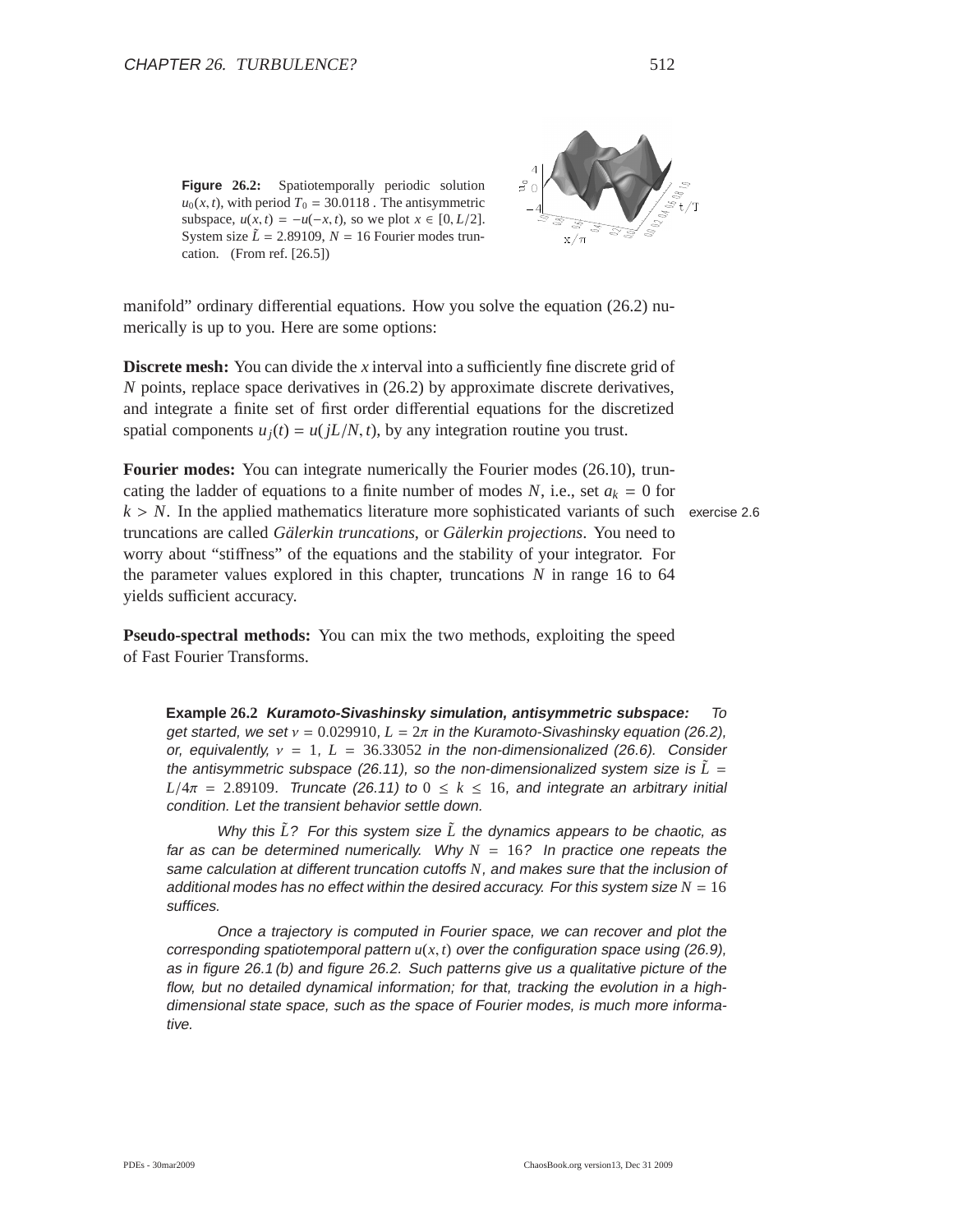

**Figure 26.3:** Projections of a typical 16 dimensional trajectory onto different 3 dimensional subspaces, coordinates (a)  $\{a_1, a_2, a_3\}$ , (b)  $\{a_1, a_2, a_4\}$ . System size  $\tilde{L} = 2.89109$ ,  $N = 16$ Fourier modes truncation. (From ref. [26.5].)

## **26.3 Visualization**

The ultimate goal, however, must be a rational theory of statistical hydrodynamics where [· · ·] properties of turbulent flow can be mathematically deduced from the fundamental equations of hydromechanics. —E. Hopf

The problem with high-dimensional representations, such as truncations of the infinite tower of equations (26.10), is that the dynamics is difficult to visualize. The best we can do without much programming is to examine the trajectory's section 26.3 projections onto any three axes  $a_i$ ,  $a_j$ ,  $a_k$ , as in figure 26.3.

The question is: how is one to look at such a flow? It is not clear that restricting the dynamics to a Poincar´e section necessarily helps - after all, a section reduces a (*d* + 1)-dimensional flow to a *d*-dimensional map, and how much is gained by replacing a continuous flow in 16 dimensions by a set of points in 15 dimensions? The next example illustrates the utility of visualization of dynamics by means of Poincaré sections.

**Example 26.3 Kuramoto-Sivashinsky Poincare return maps: ´** Consider the Kuramoto-Sivashinsky equation in the *N* Fourier modes representation. We pick (arbitrarily) the hyperplane  $a_1 = 0$  as the Poincaré section, and integrate (26.10) with  $a_1 = 0$ , and an arbitrary initial point  $(a_2, \ldots, a_N)$ . When the flow crosses the  $a_1 = 0$ hyperplane in the same direction as initially, the initial point is mapped into  $(a'_2,\ldots a'_N)$  =  $P(a_2, \ldots, a_N)$ . This defines *P*, the Poincaré return map (3.1) of the  $(N-1)$ -dimensional  $a_1 = 0$  hyperplane into itself.

Figure 26.4 is <sup>a</sup> typical result. We have picked - again arbitrarily - <sup>a</sup> subspace such as  $a_6(n + 1)$  vs.  $a_6(n)$  in order to visualize the dynamics. While the topology of the attractor is still obscure, one thing is clear: even though the flow state space is infinite dimensional, the attractor is finite and thin, barely thicker than <sup>a</sup> line.

The above example illustrates why a Poincaré section gives a more informative snapshot of the flow than the full flow portrait. While no fine structure is discernible in the full state space flow portraits of the Kuramoto-Sivashinsky dynamics, figure 26.3, the Poincaré return map figure 26.4 reveals the fractal structure in the asymptotic attractor.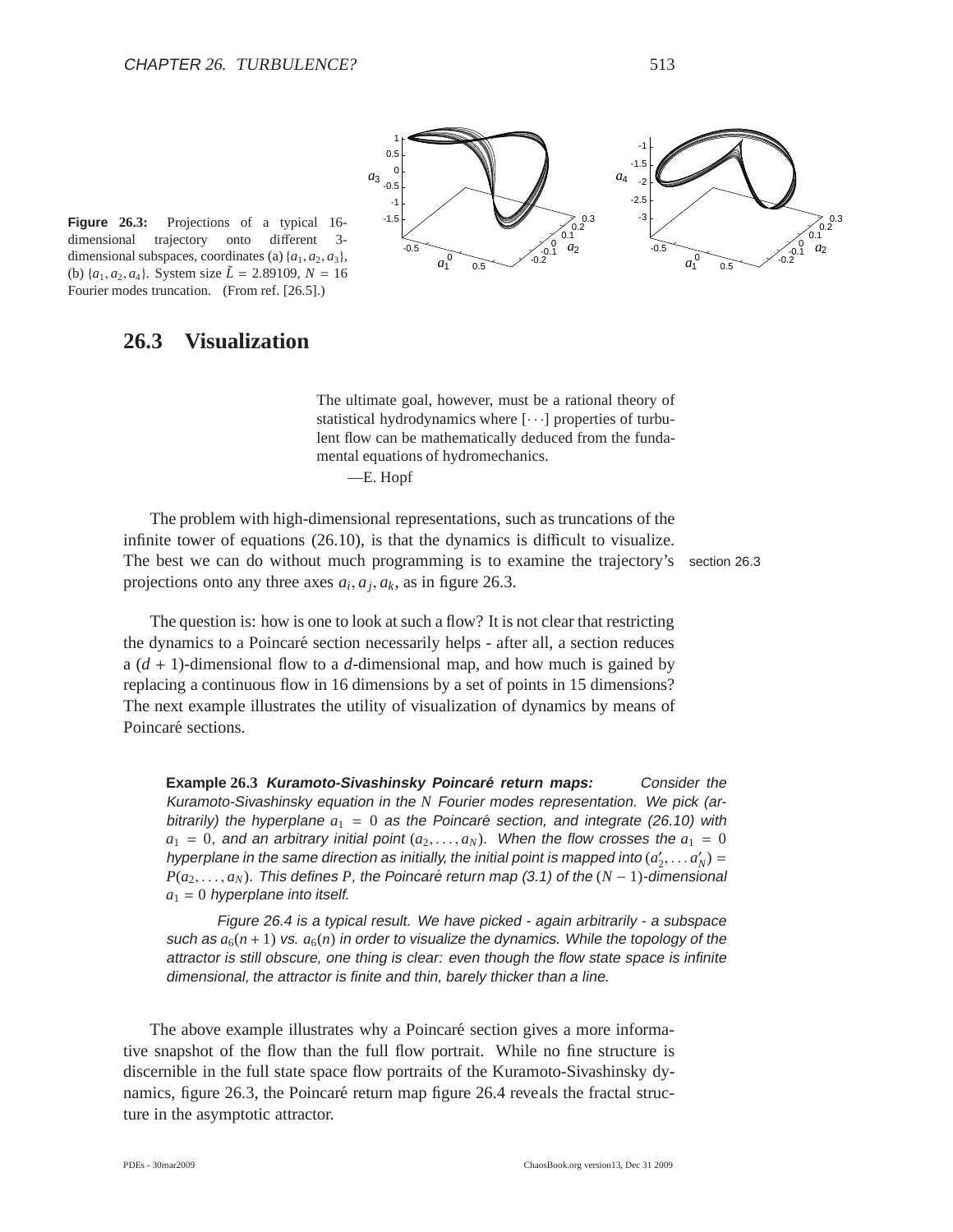



In order to find a better representation of the dynamics, we now turn to its topological invariants.

## **26.4 Equilibria of equilibria**

(Y. Lan and P. Cvitanović)

The set of equilibria and their stable / unstable manifolds form the coarsest topological framework for organizing state space orbits.

The equilibrium condition  $u_t = 0$  for the Kuramoto-Sivashinsky equation PDE (26.6) is the ODE

$$
(u^2)_x - u_{xx} - u_{xxxxx} = 0
$$

which can be analyzed as a dynamical system in its own right. Integrating once we get

$$
u^2 - u_x - u_{xxx} = c \,, \tag{26.13}
$$

where  $c$  is an integration constant whose value strongly influences the nature of the solutions. Written as a 3-dimensional dynamical system with spatial coordinate *x* playing the role of "time," this is a volume preserving flow

$$
u_x = v, \qquad v_x = w, \qquad w_x = u^2 - v - c, \tag{26.14}
$$

with the "time" reversal symmetry,

$$
x \to -x, \quad u \to -u, \quad v \to v, \quad w \to -w.
$$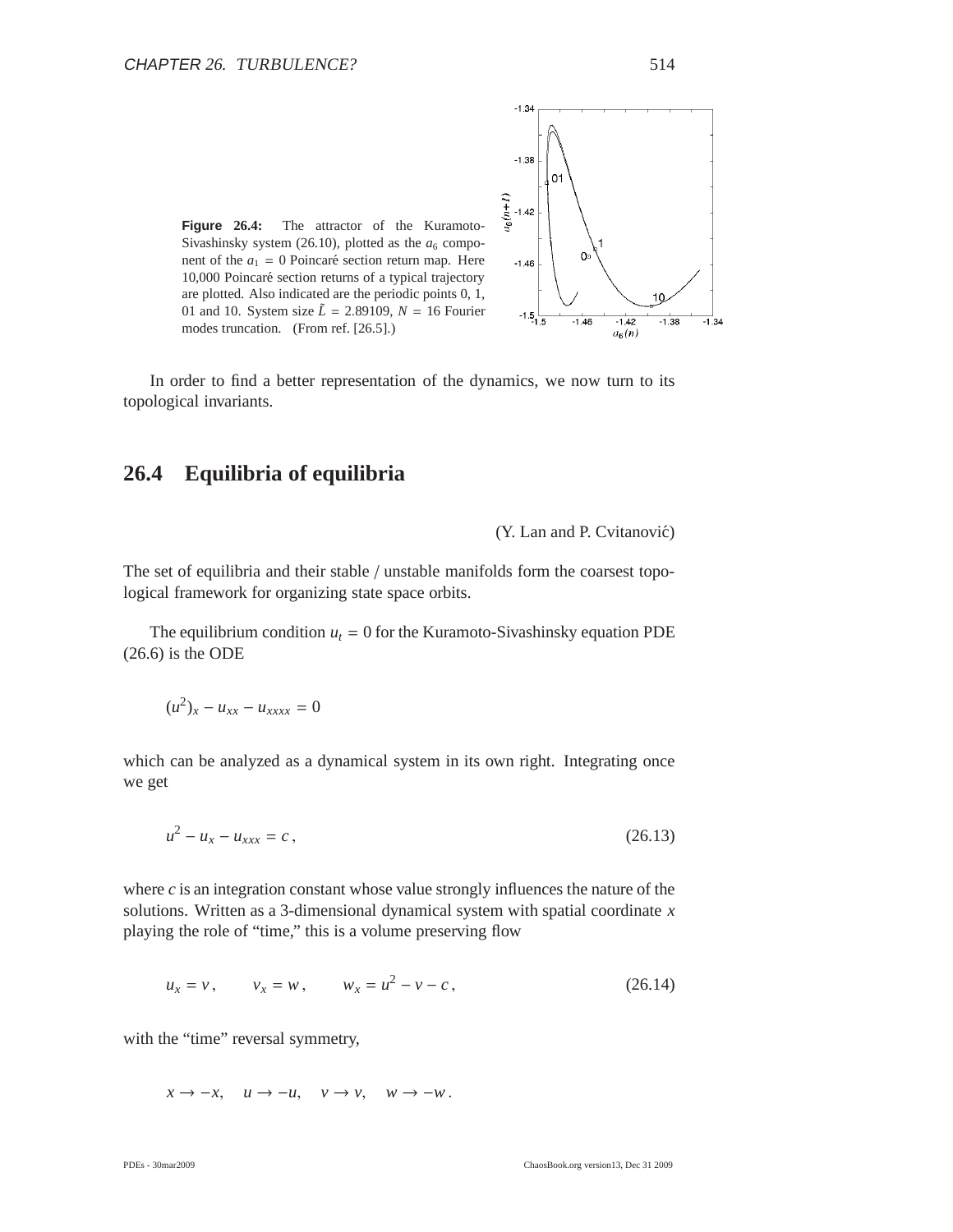From (26.14) we see that

$$
(u+w)_x=u^2-c.
$$

If  $c < 0$ ,  $u + w$  increases without bound with  $x \to \infty$ , and every solution escapes to infinity. If  $c = 0$ , the origin  $(0, 0, 0)$  is the only bounded solution.

For  $c > 0$  there is much *c*-dependent interesting dynamics, with complicated fractal sets of bounded solutions. The sets of the solutions of the equilibrium condition (26.14) are themselves in turn organized by the equilibria of the equilibrium condition, and the connections between them. For  $c > 0$  the equilibrium points of (26.14) are  $c_+ = (\sqrt{c}, 0, 0)$  and  $c_- = (-\sqrt{c}, 0, 0)$ . Linearization of the flow around *c*+ yields Floquet multipliers  $[2\lambda, -\lambda \pm i\theta]$  with

$$
\lambda = \frac{1}{\sqrt{3}} \sinh \phi, \qquad \theta = \cosh \phi,
$$

and  $\phi$  fixed by sinh  $3\phi = 3\sqrt{3c}$ . Hence  $c_+$  has a 1-dimensional unstable manifold and a 2-dimensional stable manifold along which solutions spiral in. By the  $x \rightarrow$ −*x* "time reversal" symmetry, the invariant manifolds of *c*<sup>−</sup> have reversed stability properties.

The non–wandering set fo this dynamical system is quite pretty, and surprisingly hard to analyze. However, we do not need to explore the fractal set of the Kuramoto-Sivashinsky equilibria for infinite size system here; for a fixed system size *L* with periodic boundary condition, the only surviving equilibria are those with periodicity *L*. They satisfy the equilibrium condition for (26.10)

$$
(k/\tilde{L})^2 \left(1 - (k/\tilde{L})^2\right) b_k + i(k/\tilde{L}) \sum_{m = -\infty}^{+\infty} b_m b_{k-m} = 0. \tag{26.15}
$$

Periods of spatially periodic equilibria are multiples of  $L$ . Every time  $\tilde{L}$  crosses an integer value  $\tilde{L} = n$ , *n*-cell states are generated through pitchfork bifurcations. In the full state space they form an invariant circle due to the translational invariance of (26.6). In the antisymmetric subspace considered here, they corresponds to two points, half-period translates of each other of the form

$$
u(x,t) = -2\sum_{k} b_{kn} \sin(knx),
$$

where  $b_{kn} \in \mathbb{R}$ .

For any fixed period *L* the number of spatially periodic solutions is finite up to a spatial translation. This observation can be heuristically motivated as follows.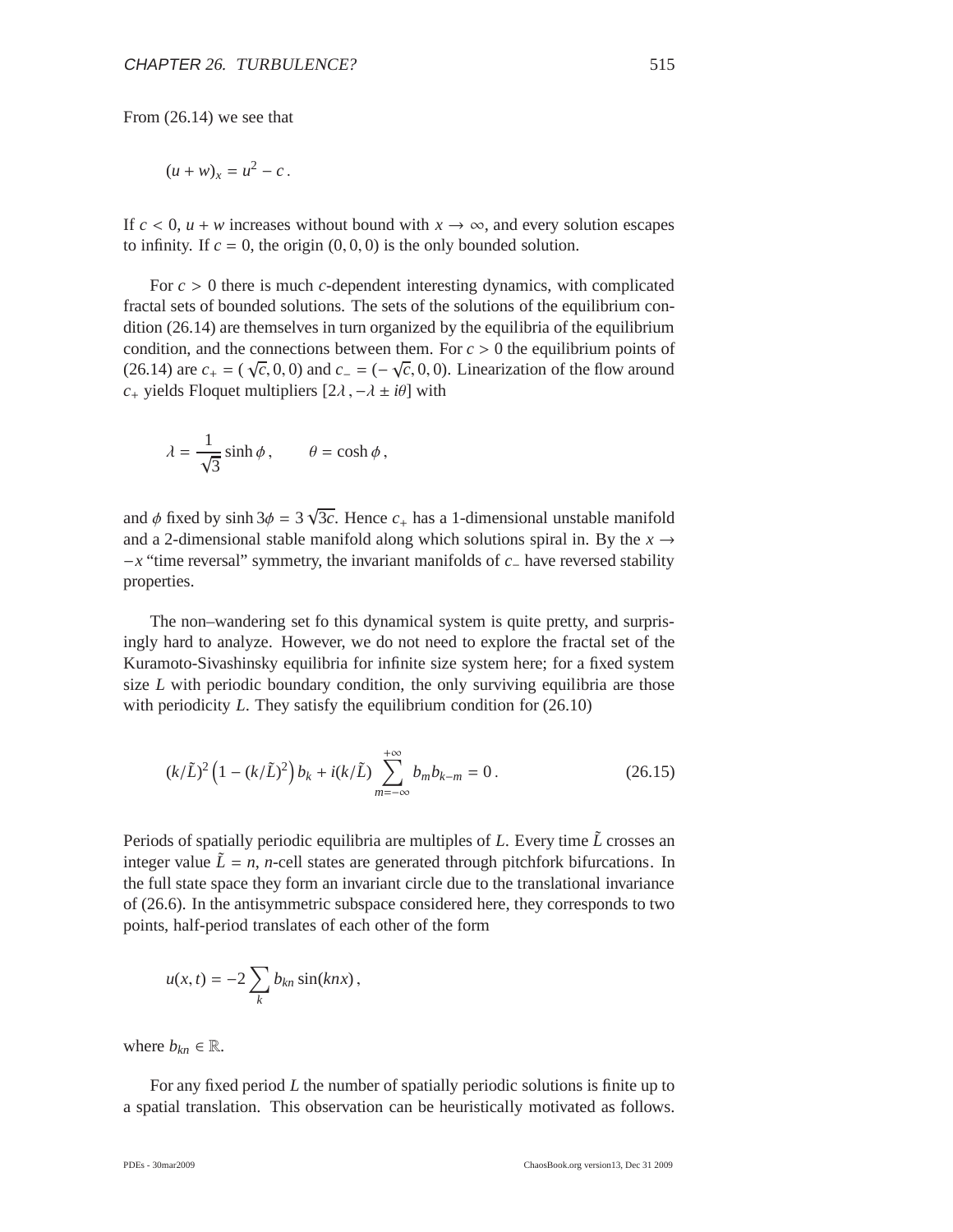



Finite dimensionality of the inertial manifold bounds the size of Fourier components of all solutions. On a finite-dimensional compact manifold, an analytic function can only have a finite number of zeros. So, the equilibria, i.e., the zeros of a smooth velocity field on the inertial manifold, are finitely many.

For a sufficiently small *L* the number of equilibria is small, mostly concentrated on the low wave number end of the Fourier spectrum. These solutions may be obtained by solving the truncated versions of (26.15).

**Example 26.4 Some Kuramoto-Sivashinsky equilibria:**

## **26.5 Why does a flame front flutter?**

| I understood every word. |  |
|--------------------------|--|
| —Fritz Haake             |  |

section 18.2

We start by considering the case where  $a_q$  is an equilibrium point (2.8). Expanding around the equilibrium point  $a_q$ , and using the fact that the matrix  $\mathbf{A} =$  $A(a_q)$  in (4.2) is constant, we can apply the simple formula (4.31) also to the Jacobian matrix of an equilibrium point of a PDE,

$$
J^t(a_q) = e^{\mathbf{A}t} \qquad \mathbf{A} = \mathbf{A}(a_q).
$$

**Example 26.5 Stability matrix, antisymmetric subspace:** The Kuramoto-Sivashinsky flat flame front  $u(x, t) = 0$  is an equilibrium point of (26.2). The stability matrix (4.3) follows from (26.10)

$$
A_{kj}(a) = \frac{\partial v_k(a)}{\partial a_j} = ((k/\tilde{L})^2 - (k/\tilde{L})^4)\delta_{kj} - 2(k/\tilde{L})a_{k-j}.
$$
 (26.16)

For the  $u(x, t) = 0$  equilibrium solution the stability matrix is diagonal, and – as in (4.16)  $-$  so is the Jacobian matrix  $J_{kj}^t(0) = \delta_{kj} e^{((k/\tilde{L})^2 - (k/\tilde{L})^4)t}$  .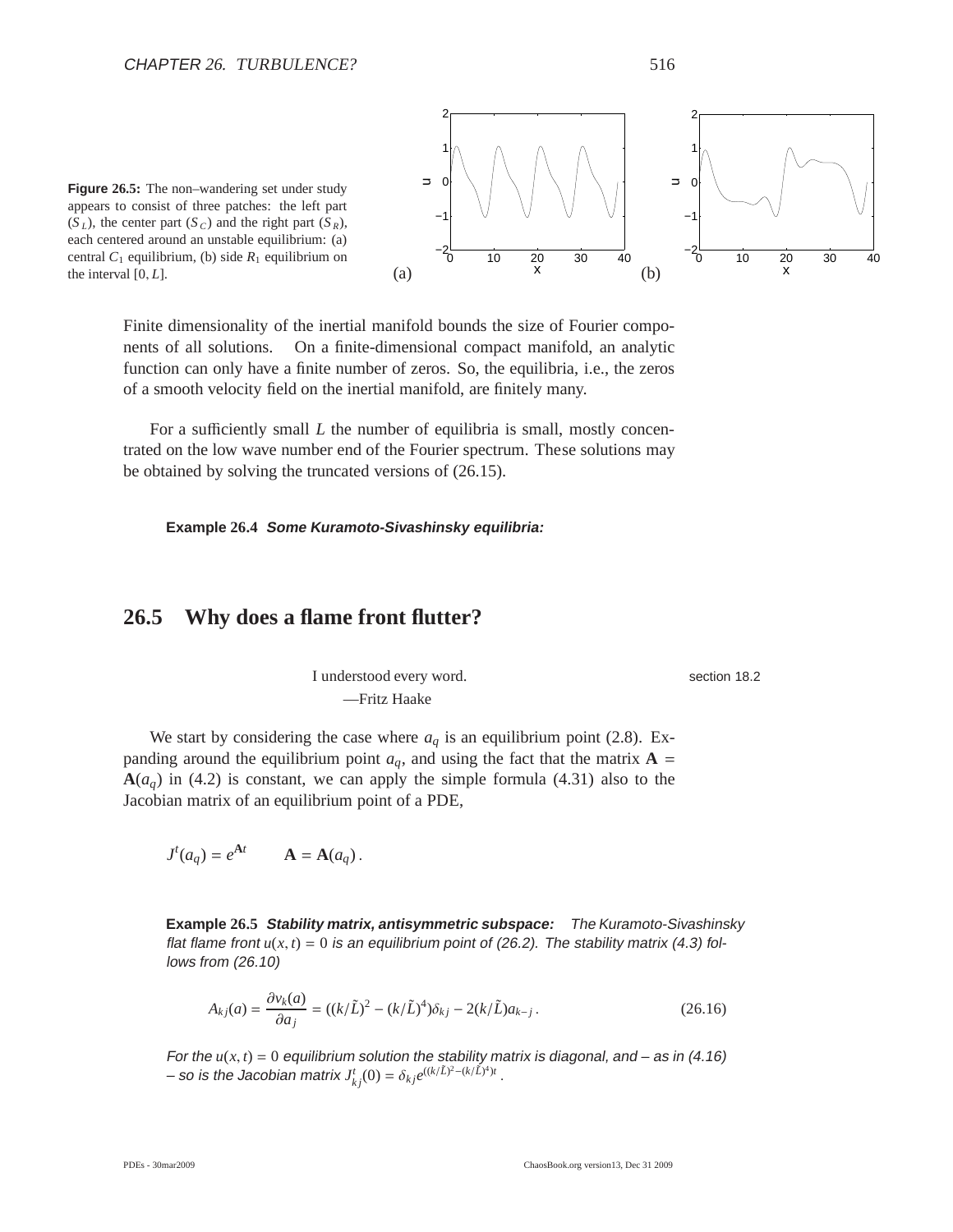**Figure** 26.6: Lyapunov exponents  $\lambda_{\overline{1},k}$  versus *k* for the least unstable spatio-temporally periodic orbit  $\overline{1}$  of the Kuramoto-Sivashinsky system, compared with the Floquet exponents of the  $u(x, t) = 0$  stationary solution,  $\lambda_k = k^2 - \nu k^4$ . The eigenvalue  $\lambda_{\overline{1},k}$  for  $k \ge 8$  falls below the numerical accuracy of integration and are not meaningful. The cycle  $\overline{1}$  was computed using methods of chapter 13. System size  $\tilde{L} = 2.89109$ ,  $N = 16$ Fourier modes truncation. (From ref.  $[26.5]$ )



For  $\tilde{L}$  < 1,  $u(x, t) = 0$  is the globally attractive stable equilibrium. As the system size  $\tilde{L}$  is increased, the "flame front" becomes increasingly unstable and turbulent, the dynamics goes through a rich sequence of bifurcations on which we shall not dwell here.

The long wavelength perturbations of the flat-front equilibrium are linearly unstable, while all short wavelength perturbations are strongly contractive. The high *k* eigenvalues, corresponding to rapid variations of the flame front, decay so fast that the corresponding eigen-directions are physically irrelevant. To illustrate the rapid contraction in the non-leading eigen-directions we plot in figure 26.6 the eigenvalues of the equilibrium in the unstable regime, for relatively small system size, and compare them with the Floquet multipliers of the least unstable cycle for the same system size. The equilibrium solution is very unstable, in 5 eigendirections, the least unstable cycle only in one. Note that for  $k > 7$  the rate of contraction is so strong that higher eigen-directions are numerically meaningless for either solution; even though the flow is infinite-dimensional, the attracting set must be rather thin.

While in general for  $\tilde{L}$  sufficiently large one expects many coexisting attractors in the state space,in numerical studies most random initial conditions settle converge to the same chaotic attractor.

From (26.10) we see that the origin  $u(x, t) = 0$  has Fourier modes as the linear stability eigenvectors. When  $|k| \in (0, \tilde{L})$ , the corresponding Fourier modes are unstable. The most unstable modes has  $|k| = \tilde{L}/\sqrt{2}$  and defines the scale of basic building blocks of the spatiotemporal dynamics of the Kuramoto-Sivashinsky equation in large system size limit.

Consider now the case of initial  $a_k$  sufficiently small that the bilinear  $a_m a_{k-m}$ terms in (26.10) can be neglected. Then we have a set of decoupled linear equations for  $a_k$  whose solutions are exponentials, at most a finite number for which  $k^2 > vk^4$  is growing with time, and infinitely many with  $vk^4 > k^2$  decaying in time. The growth of the unstable long wavelengths (low |*k*|) excites the short wavelengths through the  $a_m a_{k-m}$  nonlinear term in (26.10). The excitations thus transferred are dissipated by the strongly damped short wavelengths, and a "chaotic equilibrium" can emerge. The very short wavelengths  $|k| \gg 1/\sqrt{\nu}$  remain small for all times, but the intermediate wavelengths of order  $|k| \sim 1/\sqrt{v}$  play an important role in maintaining the dynamical equilibrium. As the damping parameter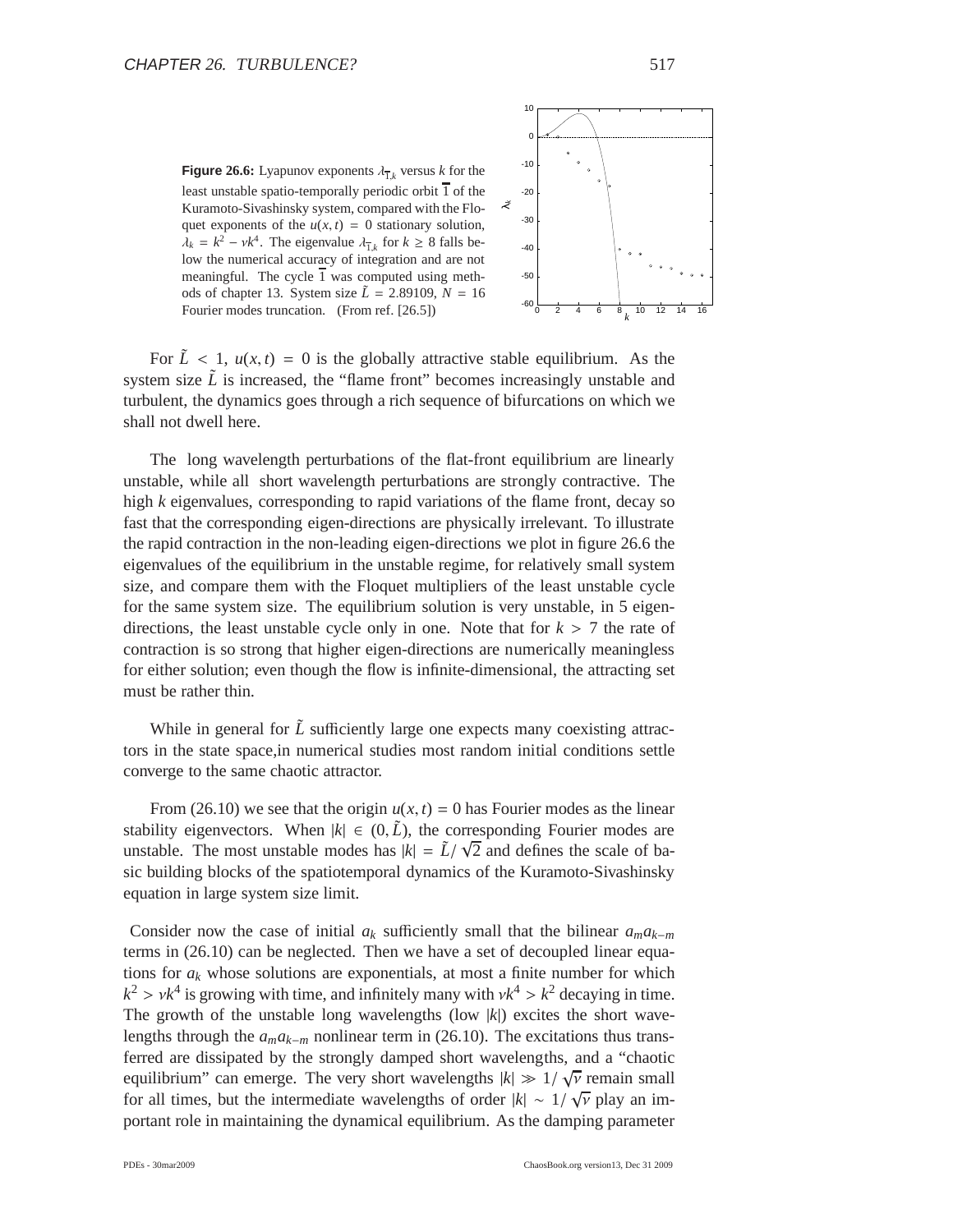**Table 26.1:** Important Kuramoto-Sivashinsky equilibria: the first few Floquet exponents

|       | $\mu^{(1)} \pm i \omega^{(1)}$ | $\mu^{(2)} \pm i \omega^{(2)}$ | $\mu^{(3)} \pm i \omega^{(3)}$ |
|-------|--------------------------------|--------------------------------|--------------------------------|
|       | $0.04422 \pm i 0.26160$        | $-0.255 \pm i 0.431$           | $-0.347 \pm i 0.463$           |
| $R_1$ | $0.01135 \pm i 0.79651$        | $-0.215 \pm i 0.549$           | $-0.358 \pm i 0.262$           |
| T     | 0.25480                        | $-0.07 \pm i 0.645$            | $-0.264$                       |

decreases, the solutions increasingly take on shock front character poorly represented by the Fourier basis, and many higher harmonics may need to be kept in truncations of (26.10).

Hence, while one may truncate the high modes in the expansion (26.10), care has to be exercised to ensure that no modes essential to the dynamics are chopped away.

In other words, even though our starting point (26.2) is an infinite-dimensional dynamical system, the asymptotic dynamics unfolds on a finite-dimensional attracting manifold, and so we are back on the familiar territory of sect. 2.2: the theory of a finite number of ODEs applies to this infinite-dimensional PDE as well.

We can now start to understand the remark on page 42 that for infinite dimensional systems time reversibility is not an option: evolution forward in time strongly damps the higher Fourier modes. There is no turning back: if we reverse the time, the infinity of high modes that contract strongly forward in time now explodes, instantly rendering evolution backward in time meaningless. As so much you are told about dynamics, this claim is also wrong, in a subtle way: if the initial  $u(x, 0)$  is *in* the non–wandering set (2.2), the trajectory is well defined both forward and backward in time. For practical purposes, this subtlety is not of much use, as any time-reversed numerical trajectory in a finite-mode truncation will explode very quickly, unless special precautions are taken.

**When is an equilibrium important?** There are two kinds of roles equilibria play:

*"Hole" in the natural measure*. The more unstable eigen-directions it has (for example, the  $u = 0$  solution), the more unlikely it is that an orbit will recur in its neighborhood.

*unstable manifold of a "least unstable" equilibrium*. Asymptotic dynamics spends a large fraction of time in neighborhoods of a few equilibria with only a few unstable eigen-directions.

#### **Example 26.6 Stability of Kuramoto-Sivashinsky equilibria:**

spiraling out in a plane, all other directions contracting **Stability of "center" equilibrium**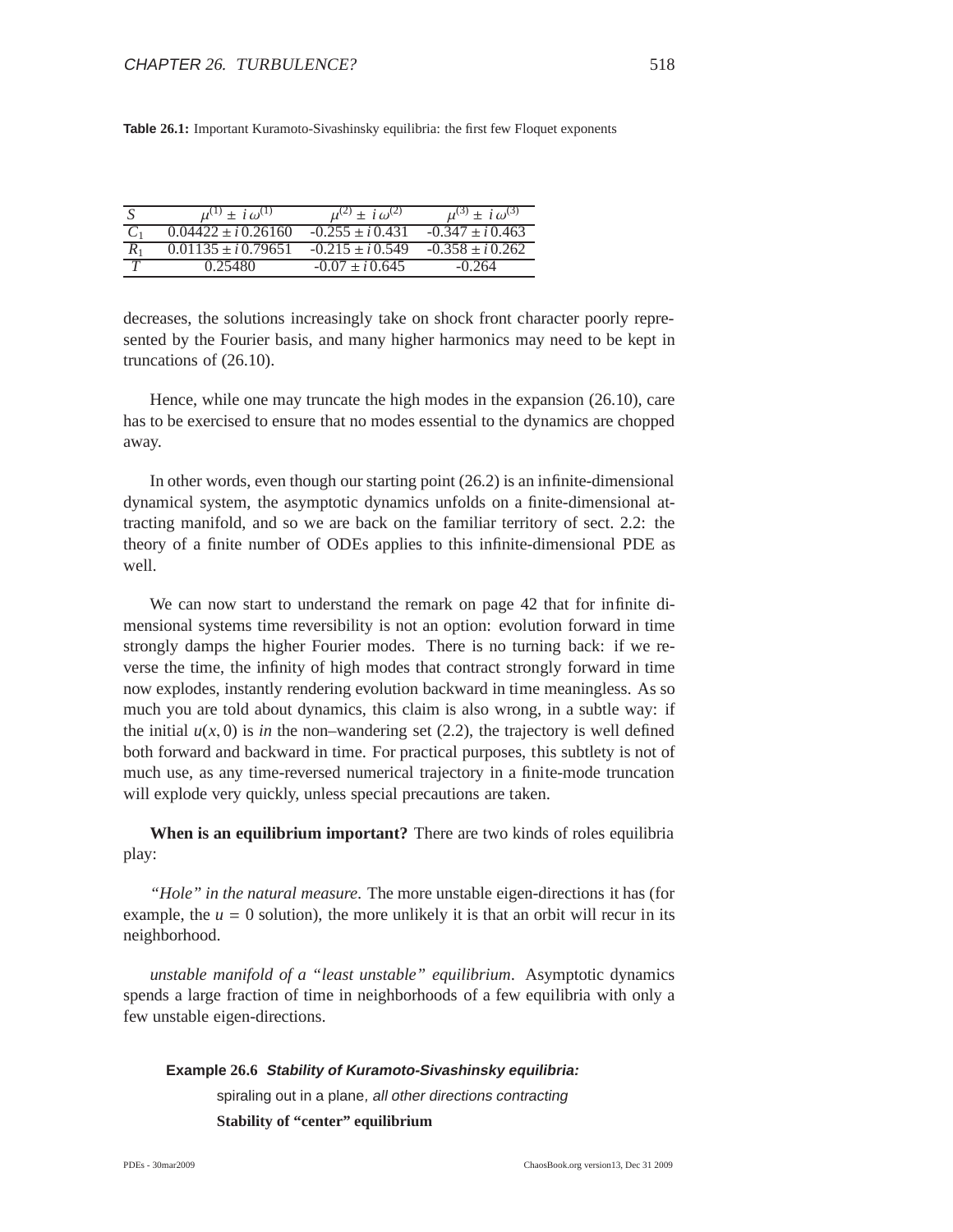

Figure 26.7: The Poincaré return map of the Kuramoto-Sivashinsky system (26.10) figure 26.4, from the unstable manifold of the  $\overline{1}$  fixed point to the (neighborhood of) the unstable manifold. Also indicated are the periodic points  $\overline{0}$  and  $\overline{01}$ .

linearized Floquet exponents:

$$
(\mu^{(1)} \pm i \omega^{(1)}, \mu^{(2)} \pm i \omega^{(2)}, \cdots) = (0.044 \pm i 0.262, -0.255 \pm i 0.431, \cdots)
$$

The plane spanned by  $\mu^{(1)} \pm i \omega^{(1)}$  eigenvectors rotates with angular period  $T \approx 2\pi/\omega^{(1)} = 24.02$ .

a trajectory that starts near the  $C_1$  equilibrium point spirals away per one rotation with multiplier  $\Lambda_{radial} \approx \exp(\mu^{(1)}T) = 2.9$ .

each Poincaré section return, contracted into the stable manifold by factor of  $\Lambda_2 \approx \exp(\mu^{(2)}T) = 0.002$ 

The local Poincaré return map is in practice 1 − *dimensional* 

## **26.6 Periodic orbits**

expanding eigenvalue of the least unstable spatio-temporally periodic orbit  $\overline{1}$ :  $\Lambda_1 = -2.0 \ldots$ 

*very thin Poincar´e section*

thickness  $\propto$  least contracting eigenvalue  $\Lambda_2 = 0.007...$ 

15 − *dimensional* → 15 − *dimensional* Poincar´e return map projection on the  $[a_6 \rightarrow a_6]$  Fourier component is not even  $1 \rightarrow 1$ .

## **26.7 Intrinsic parametrization**

Both in the Rössler flow of example 3.4, and in the Kuramoto-Sivashinsky system of example 26.3 we have learned that the attractor is very thin, but otherwise the return maps that we found were disquieting – neither figure 3.6 nor figure 26.4 appeared to be one-to-one maps. This apparent loss of invertibility is an artifact of projection of higher-dimensional return maps onto lower-dimensional subspaces. As the choice of lower-dimensional subspace is arbitrary, the resulting snapshots of return maps look rather arbitrary, too. Other projections might look even less suggestive.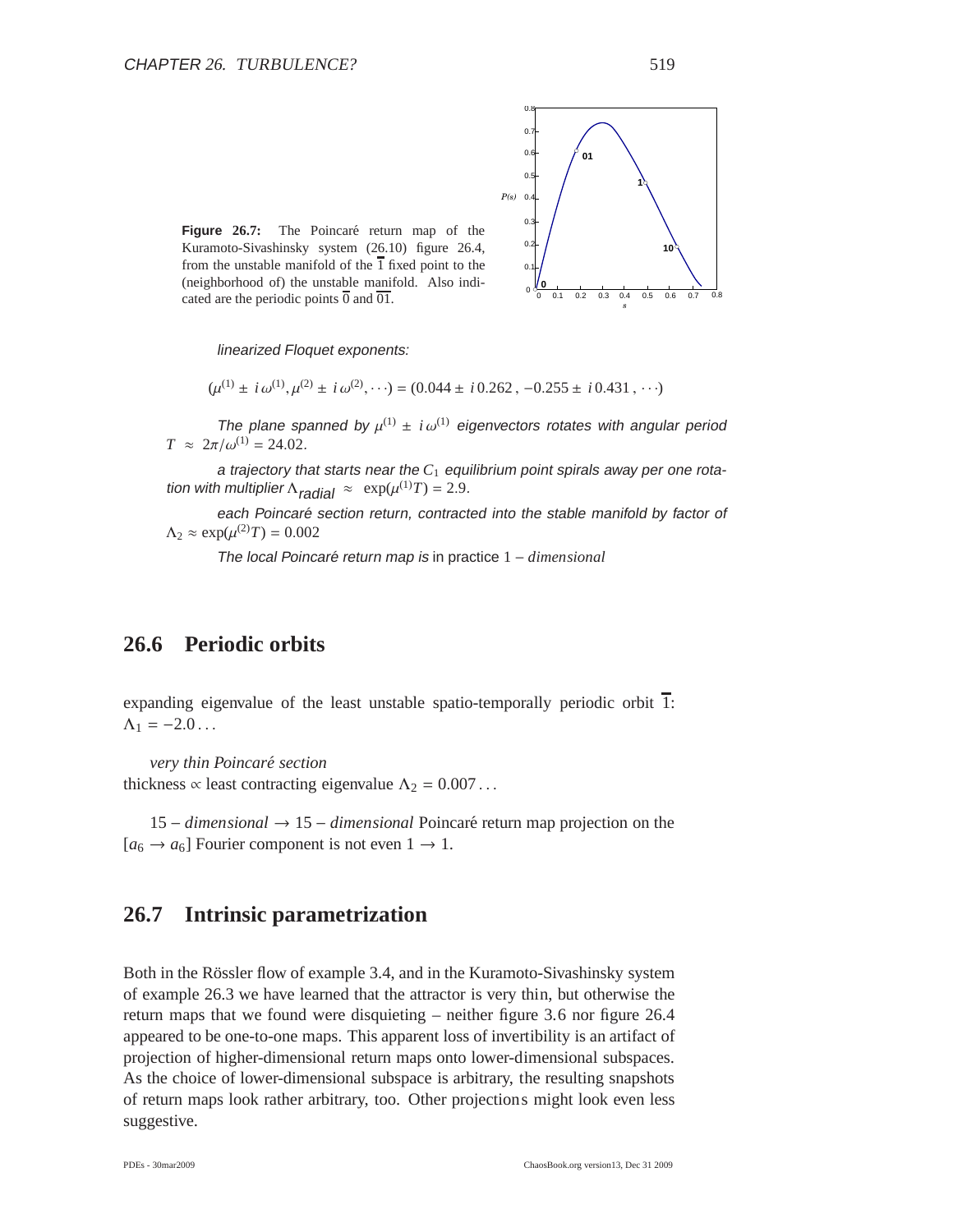Such observations beg a question: Does there exist a "natural," intrinsically optimal coordinate system in which we should plot of a return map?

As we shall now argue (see also sect. 13.1), the answer is yes: The intrinsic coordinates are given by the stable/unstable manifolds, and a return map should be plotted as a map from the unstable manifold back onto the immediate neighborhood of the unstable manifold.

Examination of numerical plots such as figure 26.3 suggests that a more thoughtful approach would be to find a coordinate transformation  $y = h(x)$  to a "center" manifold," such that in the new, curvilinear coordinates large-scale dynamics takes place in  $(y_1, y_2)$  coordinates, with exponentially small dynamics in  $y_3, y_4 \cdots$ . But - thinking is extra price - we do not know how to actually accomplish this.

Both in the example of the Rössler flow and of the Kuramoto-Sivashinsky system we sketched the attractors by running a long chaotic trajectory, and noted that the attractors are very thin, but otherwise the return maps that we plotted were disquieting – neither figure 3.6 nor figure 26.4 appeared to be 1-to-1 maps. In this section we show how to use such information to approximately locate cycles.

## **26.8 Energy budget**

The space average of a function  $a = a(x, t)$  on the interval *L*,

$$
\langle a \rangle = \frac{1}{L} \int_0^L dx \, a(x, t), \tag{26.17}
$$

is in general time dependent. Its mean value is given by the time average

$$
\overline{a} = \lim_{t \to \infty} \frac{1}{t} \int_0^t d\tau \ \langle a \rangle = \lim_{t \to \infty} \frac{1}{t} \int_0^t \int_0^L d\tau dx \, a(x, \tau).
$$
 (26.18)

The mean value  $\overline{a}$ ,  $a = a(u)$  evaluated on an equilibrium or relative equilibrium  $u(x, t) = u_q(x - ct)$  is

$$
a_q = \langle a \rangle_q \ . \tag{26.19}
$$

Evaluation of the infinite time average (26.18) on a function of a period  $T_p$  periodic orbit or relative periodic orbit  $u_p(x, t)$  requires only a single traversal of the periodic solution,

$$
a_p = \frac{1}{T_p} \int_0^{T_p} d\tau \langle a \rangle \,. \tag{26.20}
$$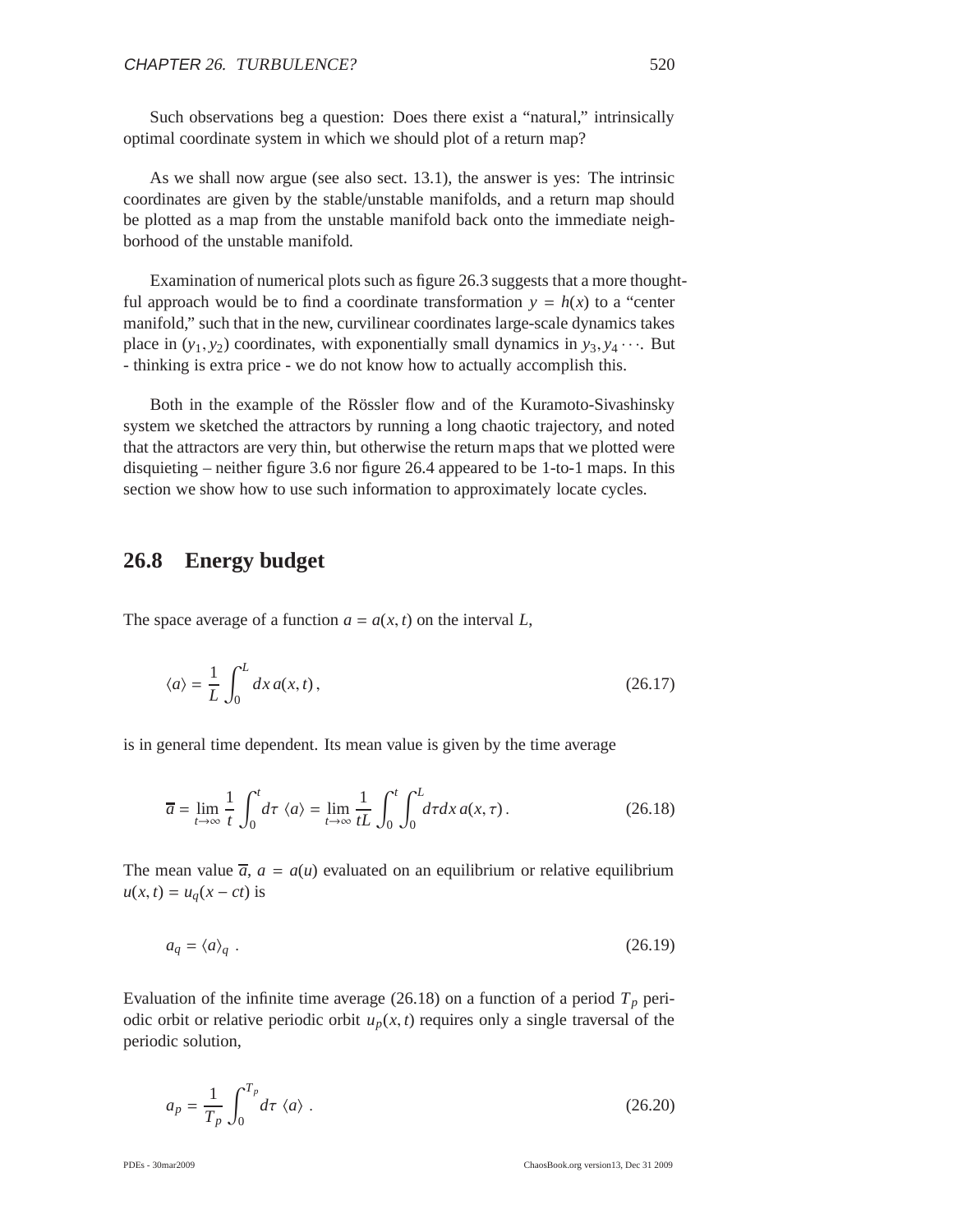Equation (26.2) can be written as

$$
u_t = -V_x, \qquad V(x,t) = \frac{1}{2}u^2 + u_x + u_{xxx} \,. \tag{26.21}
$$

*u* is related to the "flame-front height"  $h(x, t)$  by  $u = h_x$ , so *E* can be interpreted as the mean energy density (26.22). So, even though KS is a phenomenological small-amplitude equation, the time-dependent quantity

$$
E = \frac{1}{L} \int_0^L dx \, V(x, t) = \frac{1}{L} \int_0^L dx \, \frac{u^2}{2} \tag{26.22}
$$

has a physical interpretation as the average "energy" density of the flame front. This analogy to the corresponding definition of the mean kinetic energy density for the Navier-Stokes will be useful in what follows.

The energy (26.22) is also the quadratic norm in the Fourier space,

$$
E = \sum_{k=1}^{\infty} E_k, \qquad E_k = \frac{1}{2} |a_k|^2.
$$
 (26.23)

Take time derivative of the energy density (26.22), substitute (26.2) and integrate by parts. Total derivatives vanish by the spatial periodicity on the *L* domain:

$$
\dot{E} = \langle u_t u \rangle = -\left\langle \left( \frac{u^2}{2} + u u_x + u u_{xxx} \right)_x u \right\rangle
$$
  
=  $\left\langle +u_x \frac{u^2}{2} + (u_x)^2 + u_x u_{xxx} \right\rangle$ . (26.24)

For an equilibrium *E* is constant:

$$
\dot{E} = \left\langle \left( \frac{u^2}{2} + u_x + u_{xxx} \right) u_x \right\rangle = E \left\langle u_x \right\rangle = 0.
$$

The first term in (26.24) vanishes by integration by parts,  $\langle (u^3)_x \rangle = 3 \langle u_x u^2 \rangle = 0$ , and integrating the third term by parts yet again we get that the energy variation

$$
\dot{E} = \left\langle (u_x)^2 \right\rangle - \left\langle (u_{xx})^2 \right\rangle \tag{26.25}
$$

balances the KS equation (26.2) power pumped in by the anti-diffusion  $u_{xx}$  against energy dissipated by the hypervicosity  $u_{xxxx}$ .

In figure 26.8 we plot the power input  $\langle (u_x)^2 \rangle$  vs. dissipation  $\langle (u_{xx})^2 \rangle$  for all  $L = 22$  equilibria and relative equilibria determined so far, several periodic orbits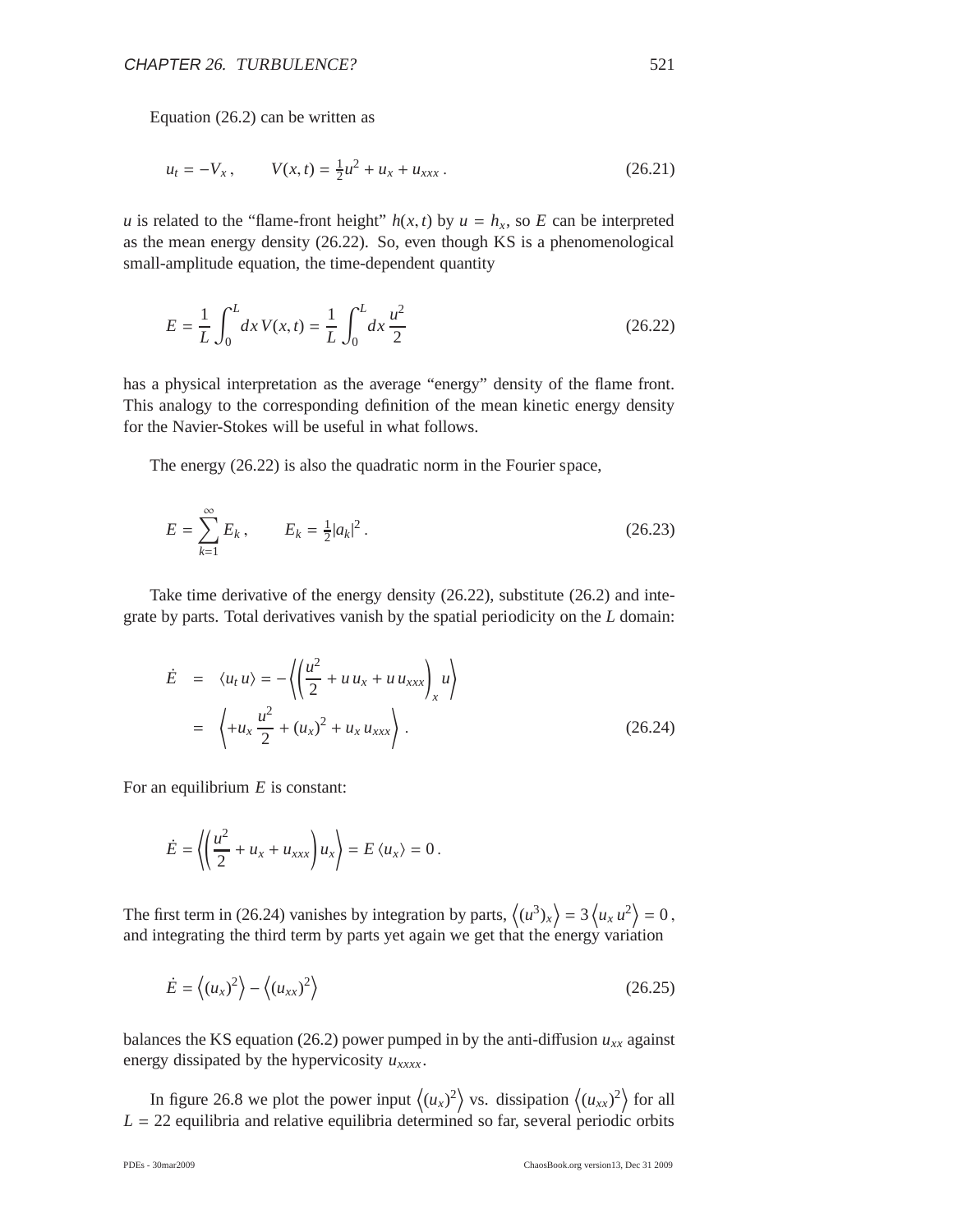

**Figure 26.8:** Power input  $\langle (u_x)^2 \rangle$  vs. dissipation  $\langle (u_{xx})^2 \rangle$  for  $L = 22$  equilibria and relative equilibria, for several periodic orbits and relative periodic orbits, and for a typical "turbulent" state. Note that  $(u_{p,x})^2$  of the  $(T_p, d_p) = (32.8, 10.96)$  relative periodic orbit which appears well embedded within the turbulent state, is close to the turbulent expectation  $(u_x)^2$  [temporary Japanese heresy].

**Figure** 26.9:  $EQ_1$  (red),  $EQ_2$  (green),  $EQ_3$ (blue), connections from  $EQ_1$  to  $A(L/4)EQ_1$ (green), from  $A(L/4)EQ_1$  to  $EQ_1$  (yellow-green) and from  $EQ_3$  to  $A(L/4)EQ_1$  (blue), along with a generic long-time "turbulent" evolution (grey) for  $L = 22$ . Three different projections of the  $(E, \langle (u_x)^2 \rangle, \langle (u_{xx})^2 \rangle) - \langle (u_x)^2 \rangle)$  representation are shown.

and relative periodic orbits, and for a typical "turbulent" evolution. The time averaged energy density  $\overline{E}$  computed on a typical orbit goes to a constant, so the expectation values (26.26) of drive and dissipation exactly balance each out:

$$
\overline{\vec{E}} = \lim_{t \to \infty} \frac{1}{t} \int_0^t d\tau \, \vec{E} = \overline{(u_x)^2} - \overline{(u_{xx})^2} = 0 \,. \tag{26.26}
$$

In particular, the equilibria and relative equilibria sit on the diagonal in figure 26.8, and so do time averages computed on periodic orbits and relative periodic orbits:

$$
\overline{E}_p = \frac{1}{T_p} \int_0^{T_p} d\tau E(\tau)
$$
\n
$$
\overline{(u_x)^2}_p = \frac{1}{T_p} \int_0^{T_p} d\tau \left\langle (u_x)^2 \right\rangle = \overline{(u_{xx})^2}_p. \tag{26.27}
$$

In the Fourier basis (26.23) the conservation of energy on average takes form

$$
0 = \sum_{k=1}^{+\infty} ((k/\tilde{L})^2 - (k/\tilde{L})^4) \overline{E_k}, \qquad E_k(t) = |a_k(t)|^2.
$$
 (26.28)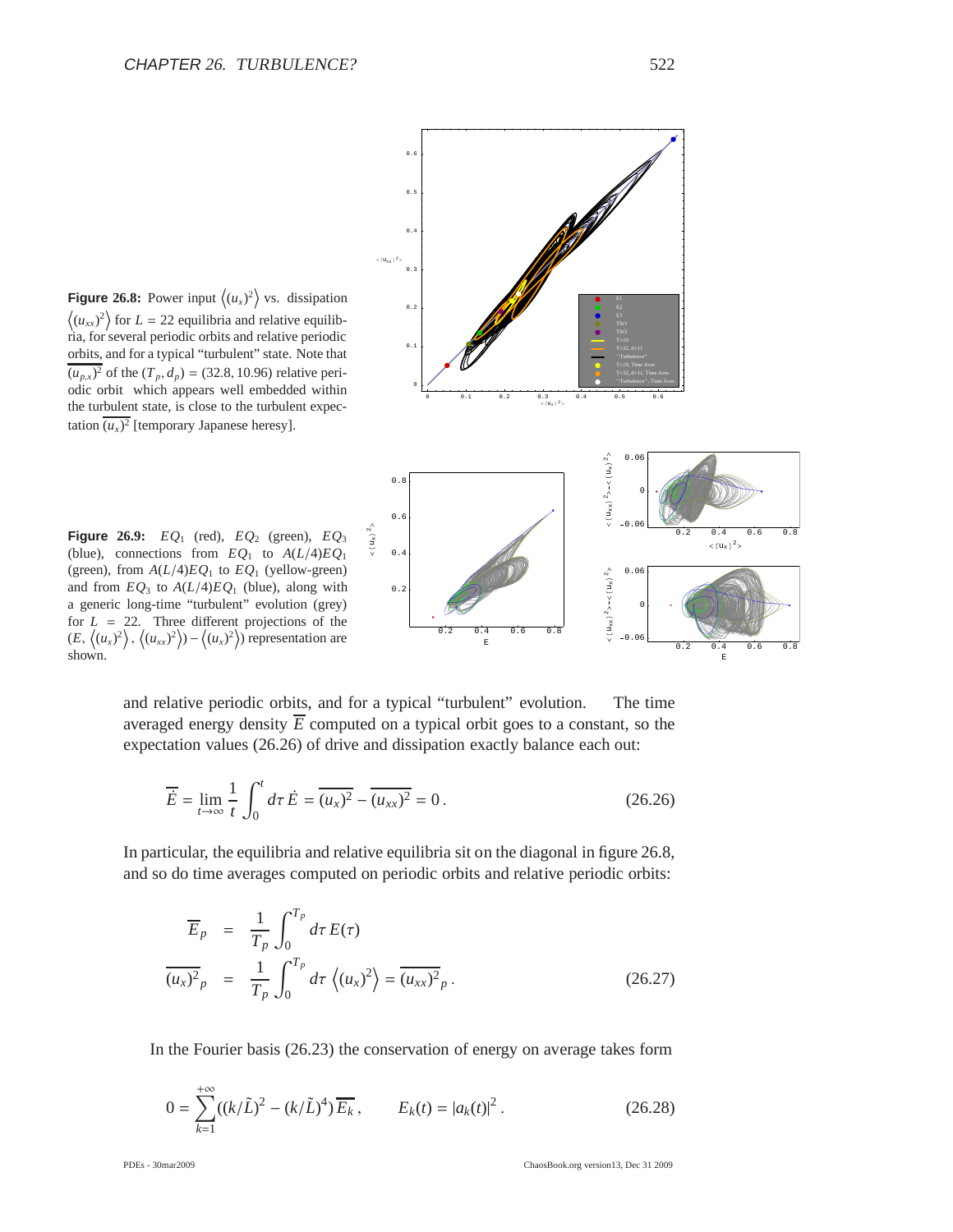The large *k* convergence of this series is insensitive to the system size  $L$ ;  $\overline{E_k}$  have to decrease much faster than  $1/(k/\tilde{L})^4$ Deviation of  $E_k$  from this bound for small *k* determines the active modes. This may be useful to bound the number of equilibria, with the upper bound given by zeros of a small number of long wavelength modes.

## **Résumé**

Turbulence is the graveyard of theories — Hans W. Liepmann

We have learned that an instanton is an analytic solution of Yang-Mills equations of motion, but shouldn't a strongly nonlinear field theory dynamics be dominated by turbulent solutions? How are we to think about systems where every spatiotemporal solution is unstable?

Here we think of turbulence in spatially extended systems in terms of recurrent spatiotemporal patterns. Pictorially, dynamics drives a given spatially extended system through a repertoire of unstable patterns; as we watch a turbulent system evolve, every so often we catch a glimpse of a familiar pattern:



For any finite spatial resolution, the system follows approximately for a finite time a pattern belonging to a finite alphabet of admissible patterns, and the long term dynamics can be thought of as a walk through the space of such patterns. Recasting this image into mathematics is the subject of this book.

The problem one faces with high-dimensional flows is that their topology is hard to visualize, and that even with a decent starting guess for a point on a periodic orbit, methods like the Newton-Raphson method are likely to fail. Methods chapter 29 that start with initial guesses for a number of points along the cycle, such as the multipoint shooting method of sect. 13.3, are more robust. The relaxation (or variational) methods take this strategy to its logical extreme, and start by a guess of not a few points along a periodic orbit, but a guess of the entire orbit. As these methods are intimately related to variational principles and path integrals, we postpone their introduction to chapter 29.

At present the theory is in practice applicable only to systems with a low intrinsic *dimension* – the minimum number of coordinates necessary to capture its essential dynamics. If the system is very turbulent (a description of its long time dynamics requires a space of very high intrinsic dimension) we are out of luck.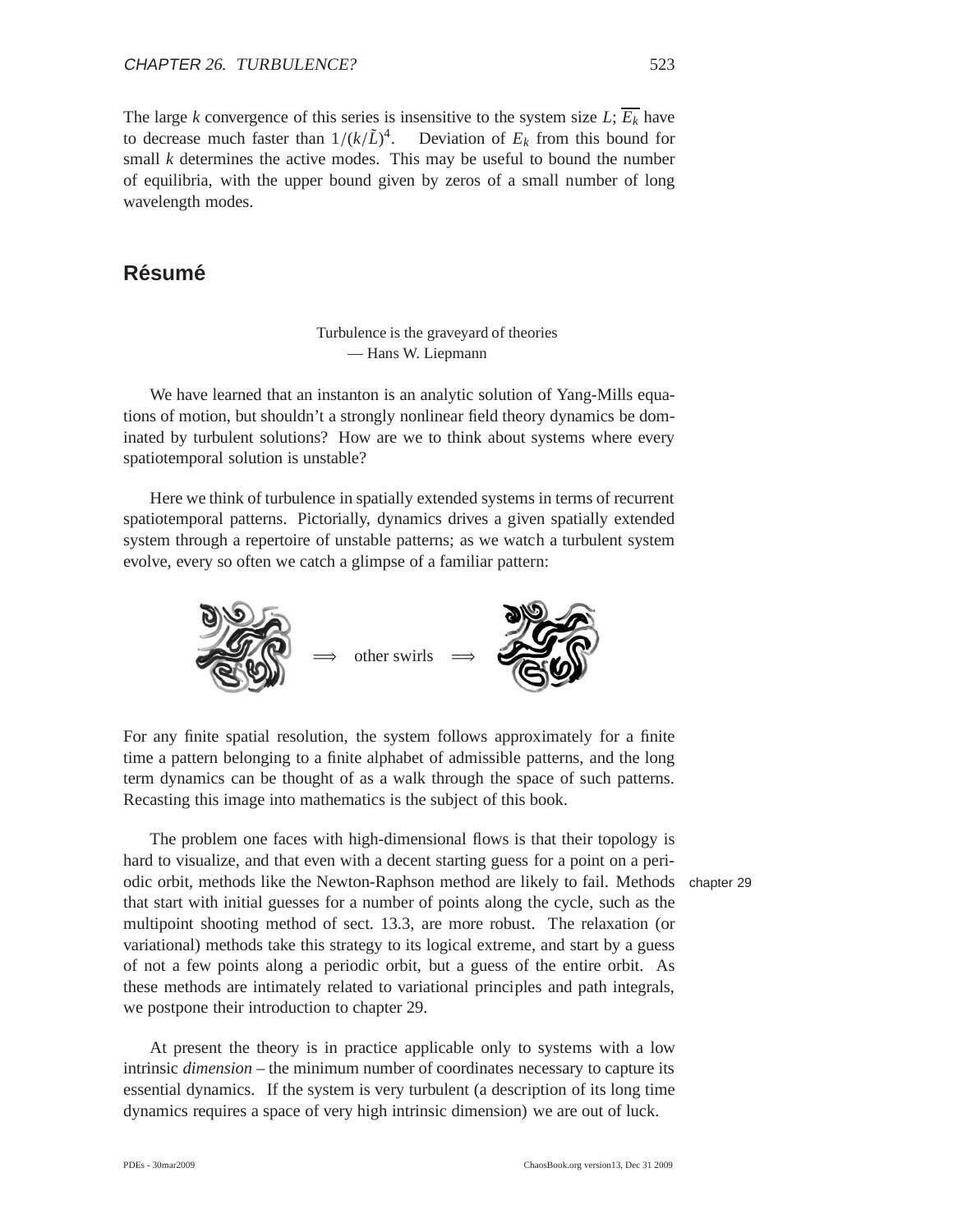## **Commentary**

**Remark 26.1** Model PDE systems. The theorem on finite dimensionality of inertial manifolds of state space contracting PDE flows is proven in ref. [26.2]. The Kuramoto-Sivashinsky equation was introduced in refs. [26.3, 26.4]. Holmes, Lumley and Berkooz [26.6] offer a delightful discussion of why this system deserves study as a staging ground for studying turbulence in full-fledged Navier-Stokes equation. How good a description of a flame front this equation is not a concern here; suffice it to say that such model amplitude equations for interfacial instabilities arise in a variety of contexts - see e.g. ref. [26.7] - and this one is perhaps the simplest physically interesting spatially extended nonlinear system.

For equilibria the *L*-independent bound on *E* is given by Michelson [26.8]. The best current bound[26.9, 26.10] on the long-time limit of *E* as a function of the system size *L* scales as  $E \propto L^{3/2}$ .

The work described in this chapter was initiated by Putkaradze's 1996 term project (see ChaosBook.org/extras), and continued by Christiansen Cvitanović, Davidchack, Gibson, Halcrow, Lan, and Siminos [26.5, 26.11, 26.12, 29.16, 29.15, 26.14, 26.15, 26.13].

## **Exercises**

#### 26.1. **Galilean invariance of the Kuramoto-Sivashinsky equation.**

- (a) Verify that the Kuramoto-Sivashinsky equation is Galilean invariant: if  $u(x, t)$  is a solution, then  $v + u(x + 2vt, t)$ , with *v* an arbitrary constant velocity, i s also a solution.
- (b) Verify that mean

$$
\langle u \rangle = \frac{1}{L} \int_{L} dx \, u
$$

is conserved by the flow.

- (c) Argue that the choice (26.5) of the vanishing mean velocity,  $\langle u \rangle = 0$  leads to no loss of generality in calculations that follow.
- (d) [thinking is extra cost] Inspection of various "turbulent" solutions of Kuramoto-Sivashinsky equation reveals subregions of "traveling waves" with locally nonzero  $\langle u \rangle$ . Is there a way to use Galilean invariance locally, even though we eliminated it by the  $\langle u \rangle = 0$  condition?
- 26.2. **Infinite dimensional dynamical systems are not smooth.** Many of the operations we consider natural

for finite dimensional systems do not have smooth behavior in infinite dimensional vector spaces. Consider, as an example, a concentration  $\phi$  diffusing on R according to the diffusion equation

$$
\partial_t \phi = \frac{1}{2} \nabla^2 \phi \,.
$$

- (a) Interpret the partial differential equation as an infinite dimensional dynamical system. That is, write it as  $\dot{x} = F(x)$  and find the velocity field.
- (b) Show by examining the norm

$$
\|\phi\|^2 = \int_{\mathbb{R}} dx \, \phi^2(x)
$$

that the vector field *F* is not continuous.

(c) Try the norm

$$
\|\phi\| = \sup_{x \in \mathbb{R}} |\phi(x)|.
$$

Is *F* continuous?

- (d) Argue that the semi-flow nature of the problem is not the cause of our difficulties.
- (e) Do you see a way of generalizing these results?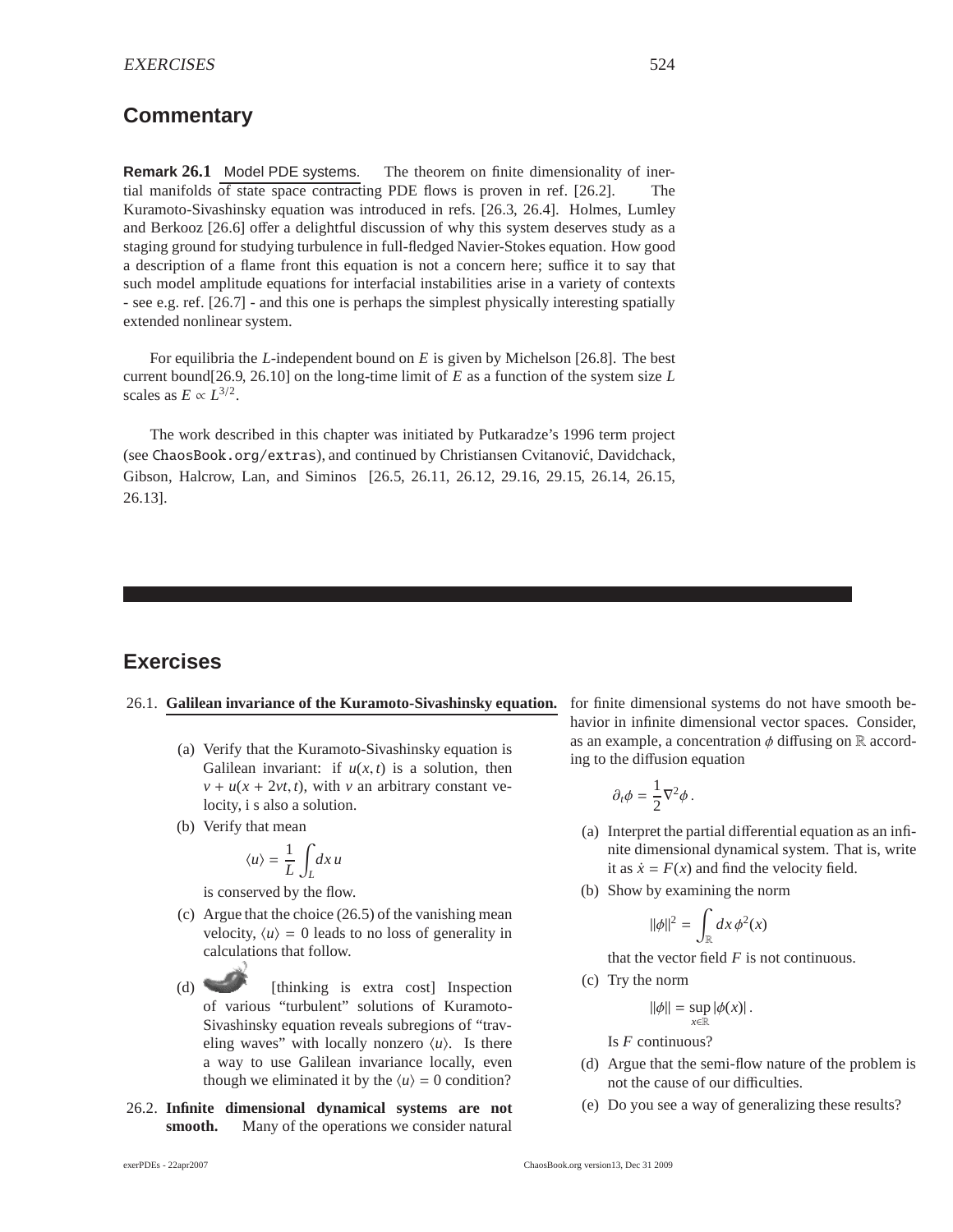## **References**

- [26.1] P. J. Davis, "Spanning multiple worlds," *SIAM News* **41** (Dec. 2008).
- [26.2] C. Foias, B. Nicolaenko, G.R. Sell, and R. Témam, "Kuramoto-Sivashinsky equation," *J. Math. Pures et Appl.* **67**, 197 (1988).
- [26.3] Y. Kuramoto and T. Tsuzuki, "Persistent propagation of concentration waves in dissipative media far from thermal equilibrium," *Progr. Theor. Physics* **55**, 365 (1976).
- [26.4] G.I. Sivashinsky, "Nonlinear analysis of hydrodynamical instability in laminar flames - I. Derivation of basic equations," *Acta Astr.* **4**, 1177 (1977).
- [26.5] F. Christiansen, P. Cvitanović and V. Putkaradze, "Spatiotemporal chaos in terms of unstable recurrent patterns," *Nonlinearity* **10**, 55 (1997); arXiv:chao-dyn/9606016.
- [26.6] P. Holmes, J.L. Lumley and G. Berkooz, *Turbulence, Coherent Structures, Dynamical Systems and Symmetry* (Cambridge U. Press, Cambridge 1996).
- [26.7] I.G. Kevrekidis, B. Nicolaenko and J.C. Scovel, "Back in the saddle again: a computer assisted study of the Kuramoto-Sivashinsky equation," *SIAM J. Applied Math.* **50**, 760 (1990).
- [26.8] D. Michelson, Steady solutions of the Kuramoto-Sivashinsky equation, Physica D **19**, 89 (1986).
- [26.9] L. Giacomelli and F. Otto, New bounds for the Kuramoto-Sivashinsky equation, Comm. Pure Appl. Math. **58**, 297 (2005).
- [26.10] J. C. Bronski and T. N. Gambill, Uncertainty estimates and *L*<sup>2</sup> bounds for the Kuramoto-Sivashinsky equation, Nonlinearity **19**, 2023–2039 (2006); arXiv:math/0508481.
- [26.11] "Chaotic field theory: a sketch," *Physica* **A 288**, 61 (2000); arXiv:nlin.CD/0001034.
- [26.12] Y. Lan, *Dynamical systems approach to 1-d spatiotemporal chaos A cyclist's view,* Ph.D. thesis, Georgia Inst. of Tech. (2004).
- [26.13] Y. Lan and P. Cvitanović, "Unstable recurrent patterns in Kuramoto-Sivashinsky dynamics," *Phys. Rev. E* **78**, 026208 (2004); arXiv:0804.2474.
- [26.14] P. Cvitanović, R. L. Davidchack and E. Siminos, "State space geometry of a spatio-temporally chaotic Kuramoto-Sivashinsky flow," *SIAM J. Applied Dynam. Systems* (2009); arXiv:0709.2944.
- [ $26.15$ ] J. F. Gibson, J. Halcrow, and P. Cvitanović, "Visualizing the geometry of state-space in plane Couette flow," *J. Fluid Mech.* **611**, 107 (2008); arXiv:0705.3957.